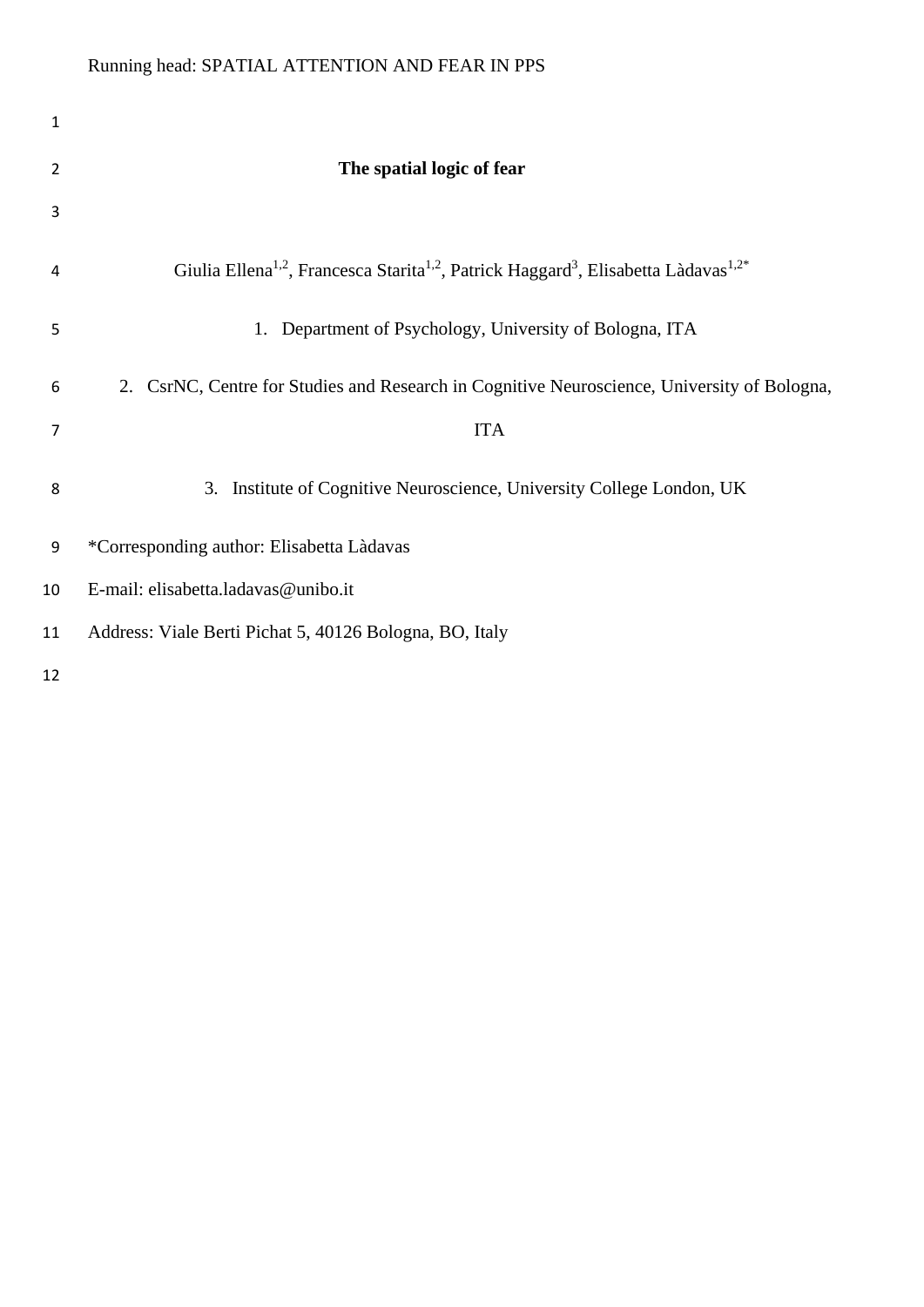#### **Abstract**

 Peripersonal space (PPS) refers to the space surrounding the body. PPS is characterised by distinctive patterns of multisensory integration and sensory-motor interaction. In addition, facial expressions have been shown to modulate PPS representation. In this study we tested whether fearful faces lead to a different distribution of spatial attention, compared to neutral and joyful faces. Participants responded to tactile stimuli on the cheeks, while watching looming neutral, joyful (Experiment 1) or fearful (Experiment 2) faces of an avatar, appearing in far or near space. To probe spatial attention, when the tactile stimulus was delivered, a static ball briefly appeared 21 central or peripheral in participant's vision, respectively  $\approx 1^{\circ}$  or  $\approx 10^{\circ}$  to the left or right of the face. 22 With neutral and joyful faces, simple reactions to tactile stimuli were facilitated in near rather than in far space, replicating classic PPS effects, and in the presence of central rather than peripheral 24 ball, suggesting that attention may be focused in the immediate surrounding of the face. However, when the face was fearful, response to tactile stimuli was modulated not only by the distance of the face from the participant, but also by the position of the ball. Specifically, in near space only, response to tactile stimuli was additionally facilitated by the peripheral compared to the central ball. These results suggest that as fearful faces come closer to the body, they promote a redirection of attention toward the periphery. Given the sensory-motor functions of PPS, this fear-evoked redirection of attention would enhance the defensive function of PPS specifically when it is most needed, i.e. when the source of threat is nearby, but its location has not yet been identified.

- 
- 

 *Keywords:* spatial attention, peripersonal space, multisensory integration, fearful faces, joyful faces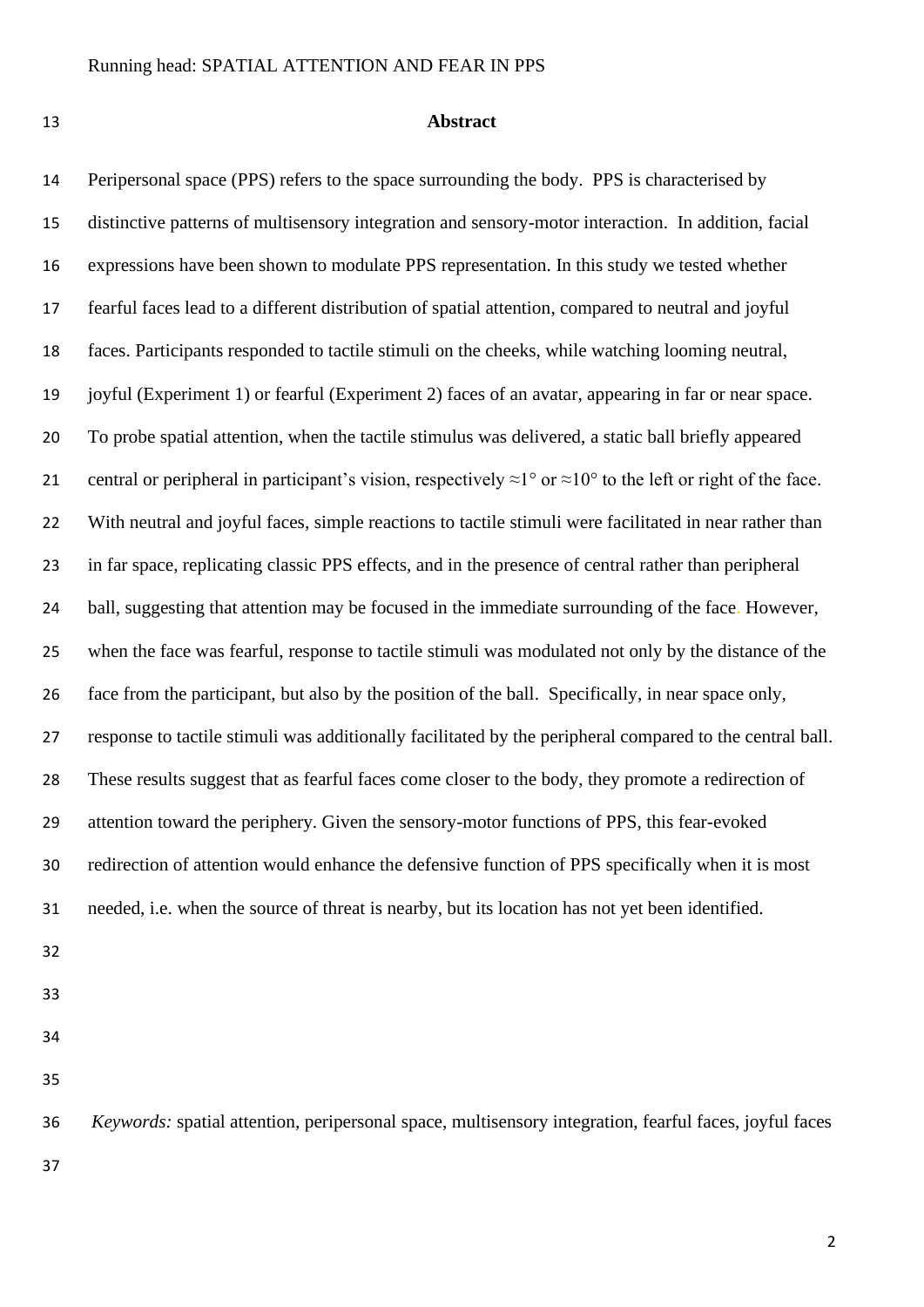Peripersonal space (PPS) is the multimodal sensory-motor interface (Rizzolatti, Fadiga, Fogassi, & Gallese, 1997) that mediates the interactions between the individual and the environment. PPS is characterised by an increased integration of visual or auditory stimuli with somatosensory processing (e.g. tactile stimuli), compared to farther space. Thus, PPS is multimodal in nature. In addition, it is coded in reference to specific body parts (Ladavas, 1998; Làdavas, 2002; Làdavas, Di Pellegrino, Farnè, & Zeloni, 1998). Visual or auditory stimuli presented close to, but not far from, a specific body part, enhance the excitability of neurons into the motor cortex. For example, motor responses to tactile stimuli on the hand become faster as visual or auditory stimuli are presented closer to that hand (Serino, Annella, & Avenanti, 2009). Also, reaction times to tactile stimuli delivered on a specific body part (i.e. trunk, leg, face, hand) are faster when paired with the simultaneous presentation of a visual or auditory stimulus appearing or played not directly on the body itself, but within a certain distance from the tactually stimulated body part (e.g. Làdavas & Farnè, 2004; di Pellegrino & Làdavas, 2015). Such multisensory integration in PPS has been explained according to the general principles of multisensory integration (Murray & Wallace, 2011), which state that sensory signals from two modalities in spatiotemporal proximity to one another are integrated with a gain in responsiveness. The degree of multisensory response enhancement that normally results from simultaneous presentation of visual and tactile stimuli (Van der Stoep, Nijboer, Van der Stigchel, & Spence, 2015) is found to positively correlate with the proximity of the visual stimulus to the tactually stimulated body part. Specialized brain areas with multimodal neurons, such as the ventral premotor cortex and the ventral intraparietal area, appear to underlie PPS representation (Cléry, Guipponi, Wardak, & Ben Hamed, 2015; di Pellegrino, Làdavas, & Farné, 1997; Grivaz, Blanke, & Serino, 2017).

 PPS representation can expand or shrink with experience of sensory-motor interactions, such as training with a tool (Farnè, Iriki, & Làdavas, 2005; Farnè & Làdavas, 2000; Iriki, Tanaka, & Iwamura, 1996), or repeated exposure to a given sensorimotor context (Bassolino, Serino, Ubaldi,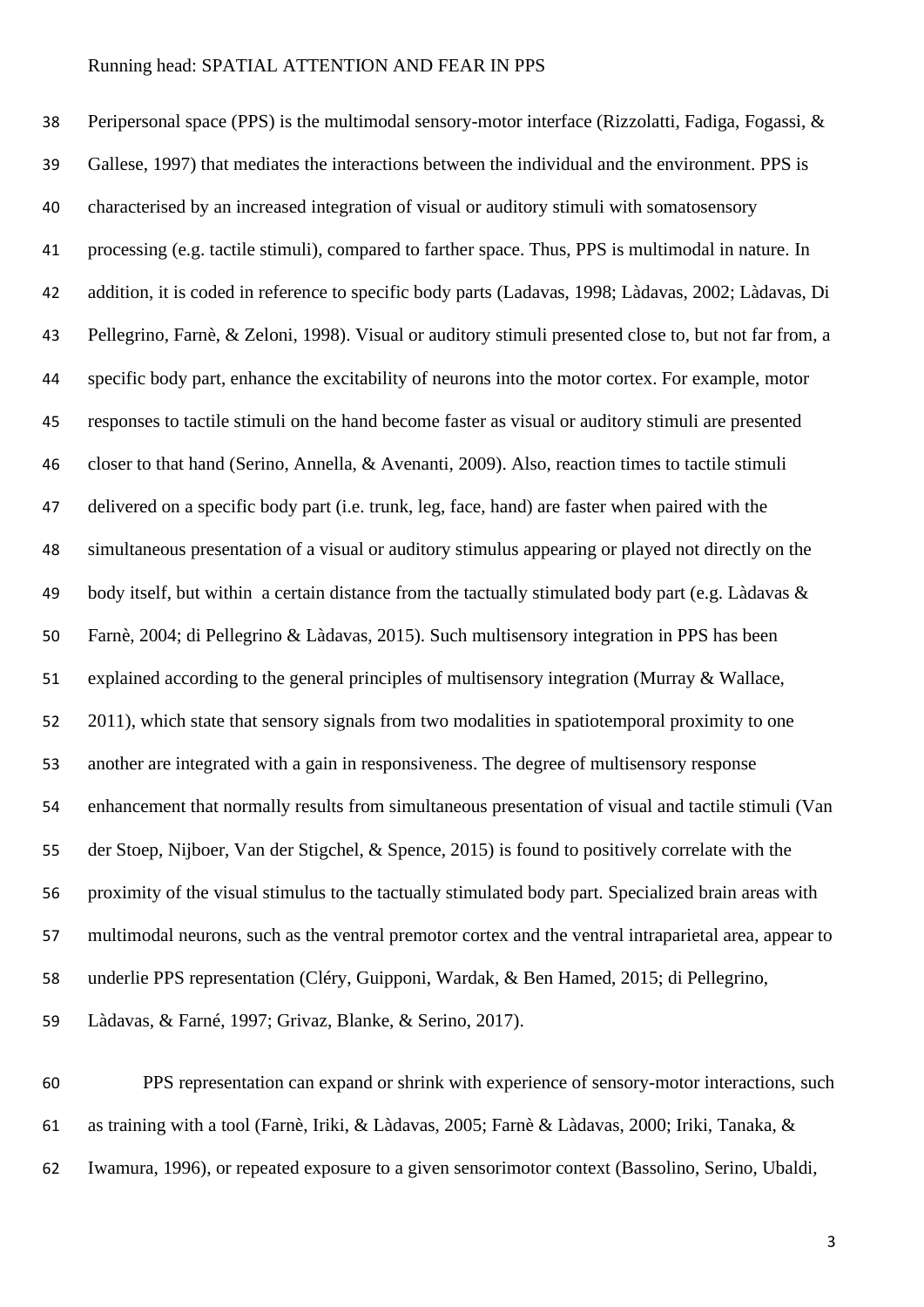& Làdavas, 2010), or abrupt changes in various factors (Clery, Guipponi, Odouard, Wardak, & Ben Hamed, 2015), including the individual's current state (stress, anxiety) or the valence of stimuli in the surrounding physical or social environment (Bufacchi & Iannetti, 2018; Serino, 2019). Concerning changes in the social environment, we recently showed that PPS representation is modulated by emotional facial expression of a looming 3D avatar (Ellena, Serino and Ládavas, under revision). Specifically, simple responses to tactile stimuli delivered to participants' cheeks were facilitated in the presence of a looming neutral or joyful face, as a function of their proximity to the participant, so that closer faces were associated with faster responses to tactile stimulation. Conversely, looming fearful faces facilitated responses to tactile stimuli even when the face was far from the participant, without any further modulation as the face approached.

 Here we investigate the hypothesis that this modulation reflects a distinctive interaction between space and fear on attentional processing. In the presence of a threatening cue in the environment, attention is preferentially oriented towards the threat stimulus, and maintained for longer. Such attentional biases have been documented using a variety of stimuli (scenes, words, emotional faces; Yiend, 2010). Given that arousing and negative stimuli modulate spatial attention (Cisler & Koster, 2010; Koster, Crombez, Van Damme, Verschuere, & De Houwer, 2004; Yiend, 2010) and that attention influences the perception of visual or auditory stimuli, including perception of their distance (Anton-Erxleben, Henrich, & Treue, 2007), affective modulation of PPS might be based on attentional mechanisms (Cléry et al., 2015). Further, affective modulation of PPS involves long-range synchronization mechanisms between the fronto-parietal networks underlying multisensory integration and attention, and the prefrontal and limbic areas involved in action selection/inhibition and affective processing (for reviews see Cléry et al., 2015; Serino, 2019). An attentional basis for affect modulation of PPS was also suggested by De Haan and colleagues (2016). They found that spatial facilitation of tactile perception was further enhanced by an approaching threat and interpreted their results in terms of an attentional shift effect.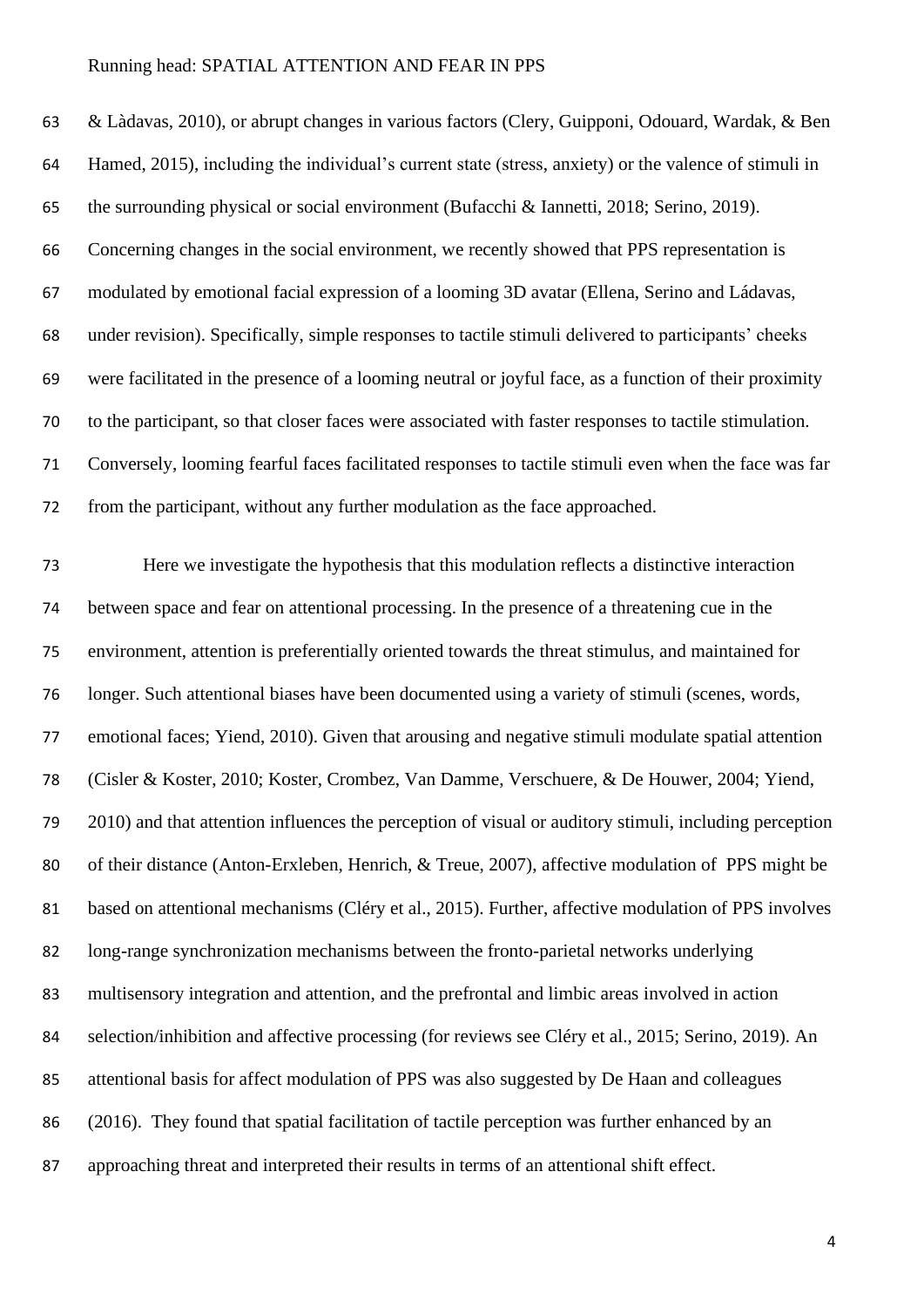Fearful expressions are a particular kind of threatening stimulus. They do not constitute a direct danger (as the approaching spider in de Haan et al., 2016), but rather, they communicate the potential of an environmental risk, whose source and location are unknown. As such, fearful facial expressions might act as exogenous cues that influence the spatial distribution of selective attention. Healthy individuals covertly and reflexively orient the attentional focus to the position occupied by a fearful face, such as this will modify their behavioural performance and brain responses to a subsequent target appearing at the same location (Carlson & Aday, 2018; Carlson & Reinke, 2008; Pourtois & Vuilleumier, 2006; Vuilleumier & Pourtois, 2007). Also, fearful faces, as opposed to neutral or joyful faces, facilitate the orientation of attention onto their location (Brosch, Pourtois, Sander, & Vuilleumier, 2011; Cisler & Koster, 2010; Vogt, De Houwer, Koster, Van Damme, & Crombez, 2008). However, the capture of spatial attention by fearful faces is rapid but fleeting (Holmes, Green, & Vuilleumier, 2005; Torrence, Wylie, & Carlson, 2017), as opposed to joyful faces that hold it for longer (Fox, Russo, & Dutton, 2002; Torrence et al., 2017; Williams, Moss, Bradshaw, & Mattingley, 2005). In an array of faces, a fearful face is rapidly processed, but then 102 attention seems to oscillate in avoidance of the face (Becker & Detweiler-Bedell, 2009); such deployment of attention, from early capture to successive redirection, would be functional to locate the actual source of threat.

 We hypothesise that the attentional dynamic triggered by the presentation of fearful facial expressions may have not only a temporal but also a distinctive spatial pattern. Specifically, when a fearful face approaches the subject, attention will be redirected *from* the face to the surrounding environment, to enable identifying the location of the potential threat. That is, the distinctive effect of fear involves a wide deployment of spatial attention, as if to maximise the detection and localisation of potential threat. Fear and threat have a distinctive spatial logic, which should influence spatial attention in two ways. First, since a nearby threat is generally more important than a distant one (Bufacchi & Iannetti, 2018), fear-induced modulations of spatial attention should be stronger in near than in far space. Second, the redirection of spatial attention should not privilege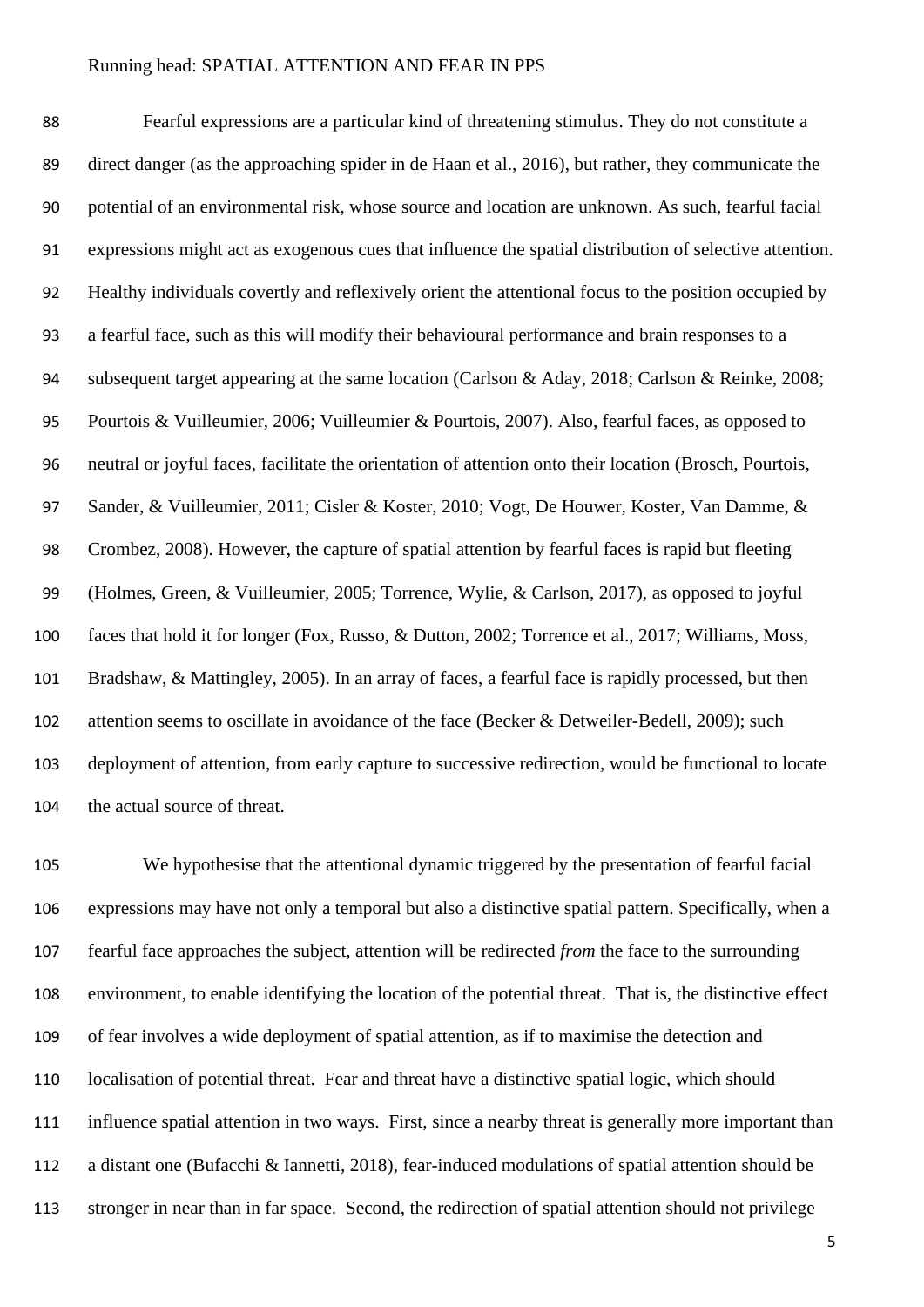the fearful face, since this is not itself threatening, but is rather an indicator of a threat located *elsewhere*. Rather, spatial attention should extend in way that covers any regions of space where the threat, that caused the fearful expression, might be located.

 To our knowledge, the spatial spread of this fear-induced redirection of attention has not previously been examined. We therefore modified the paradigm described in Ellena and colleagues (under revision). Briefly, in a between-subjects design, two different groups of healthy participants made speeded responses to tactile stimuli, while watching looming avatar faces in virtual reality. The faces could show a neutral or an emotional expression, which was either joyful (Experiment 1) or fearful (Experiment 2). We chose a between-subjects design because, combining two emotions in the same task, such as joyful and fearful, would have raised the possibility of carry-over effects, or/and proactive interference effects, thus confounding or diluting the specific effect of each emotion (Paulus & Wentura, 2016). Looming emotional faces were presented in far or near space. Since PPS is centred around the specific tactually stimulated body part (Làdavas et al., 1998; Làdavas, Zeloni and Farnè, 1998; Graziano & Cooke, 2006; Duhamel et al., 1997), tactile stimulation was delivered to participants' cheeks because avatar faces were looming towards participants' face. This manipulation has been previously used in Serino and colleagues (2015). At the same time of the delivery of the tactile stimulation, a task-irrelevant visual checkerboard stimulus (a ball with a checkerboard pattern) appeared to the left or right of the face. Crucially, the ball could either be close to the face, and thus more *central* in the participant's vision, or further away from the face, and thus more *peripheral* in the participant's vision. With this paradigm, the modulation of spatial attention is not directly measured, but it is assumed to be indirectly assessed through the amount of facilitation that visual stimuli have on processing of tactile stimuli (Busse, Roberts, Crist, Weissman, & Woldorff, 2005; De Meo, Murray, Clarke, & Matusz, 2015; Eimer, Velzen, & Driver, 2002; Talsma, Senkowski, Soto-Faraco, & Woldorff, 2010). Thus, this paradigm is based on the assumption that the ball facilitates responses to tactile stimuli when it appears in a spatial location, which falls within the zone currently selected by spatial attention.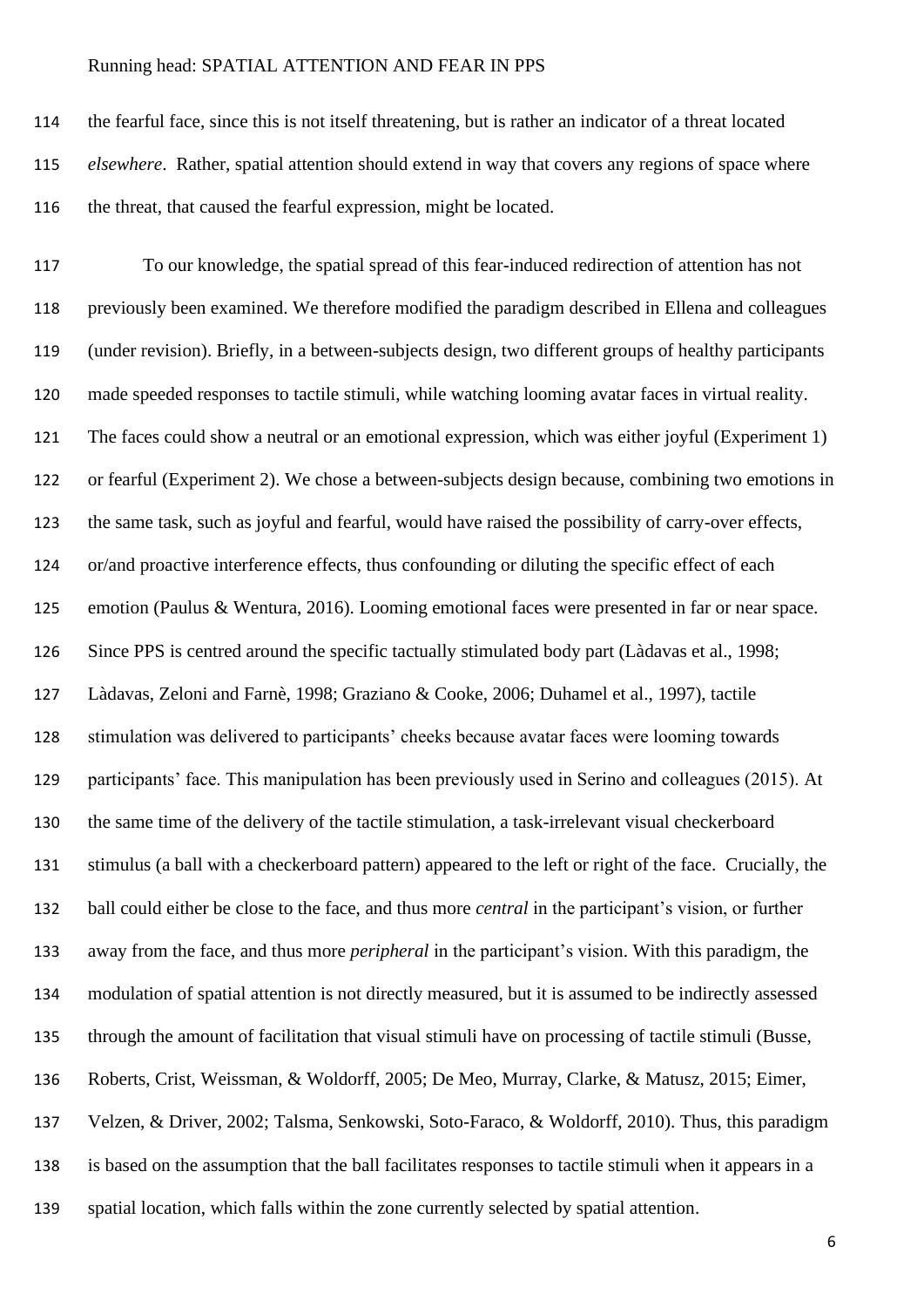In Experiment 1, where joyful faces are contrasted to neutral faces, we expect to replicate classic PPS effect, as no specific modulation of attention is expected in the presence of joyful as opposed to neutral faces. Therefore, we expect a facilitation of response to tactile stimuli that depends on the distance of the face from the participant's body. In other words, participants are expected to respond faster to the tactile stimulation when faces are in near, as opposed to far space. In addition, neutral and joyful faces should attract attention, thus promoting processing of stimuli in their immediate surrounding (i.e. central ball) at the expense of peripheral stimuli (i.e. peripheral ball). Therefore, we expect response to tactile stimuli to be facilitated also in the presence of the central as opposed to peripheral ball. In contrast, in Experiment 2, where fearful faces are contrasted to neutral faces, we expect response to tactile stimuli to be modulated not only by the distance of the face from the participant, but also by the emotional facial expression and the position of the ball. Specifically, we expect faster response to tactile stimulation in near than in far space (classic PPS effect) and faster response in the presence of fearful than neutral faces (salience effect). Crucially, because of the specific fear-induced modulations of spatial attention described above, we also expect three-way interaction between the factors space, face emotion and ball position, such that response to tactile stimuli in near, but not far, space will be further facilitated in the presence of the peripheral, rather than central ball. This is because fearful faces will redirect attention towards the periphery and this effect should be stronger in near than far space, since a nearby threat is generally more important than a distant one (Bufacchi & Iannetti, 2018). In addition, compared to far space, in near space the peripheral (attended) rather than the central (unattended) ball will be more likely to fall within the spatiotemporal proximity window for multisensory integration. Thus, our hypothesis is based on the interactive effect of peripersonal-space multisensory processing and modulation of attention in response to fearful facial expressions.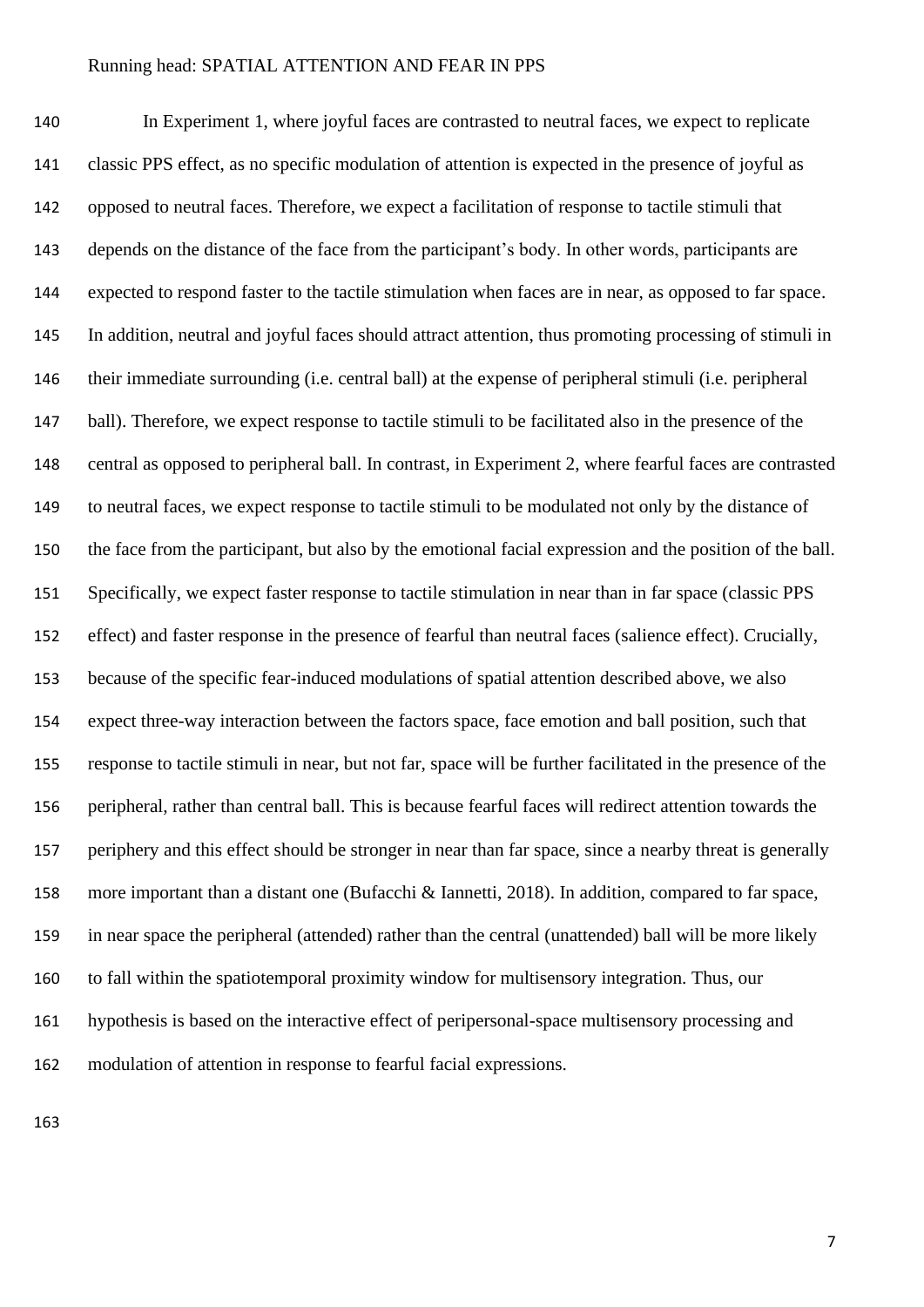# **EXPERIMENT 1**

 Here we tested whether looming joyful, vs. neutral, faces induce a change in PPS representation (i.e. change in RTs to tactile stimulation) by promoting a different distribution of spatial attention (probed by the ball). We hypothesize that with neutral and joyful faces, attention will be focused on the approaching face (or the space immediately surrounding it). Therefore, we expect a facilitation of response to tactile stimuli that depends on the distance of the face from the participant's body and the position of the ball. In other words, participants are expected to respond faster to the tactile stimulation when faces are in near, as opposed to far space, replicating classic PPS effect, and when in presence of the central as opposed to peripheral ball.

# **Methods**

# **Participants**

 Twenty-three healthy participants with no history of neurological or psychiatric disorder were 176 recruited (12 females; age:  $M \pm SD = 29.78 \pm 3.84$  years). The experiment was conducted in accordance with the principles of the Declaration of Helsinki and approved by the Bioethics Committee of the University of Bologna. Each participant gave written informed consent prior to participating and after being informed about the procedure of the experiment. The sample size was determined via a power analysis conducted in G\*Power 3.1 software and based on the mean of the effect size from prior studies on PPS (Pellencin, Paladino, Herbelin, & Serino, 2018; an alpha of 0.05, and a power of 0.9.

# **Experimental task and procedure**

The experiment was implemented in ExpyVR software (available online at http://lnco.epfl.ch/

framework for designing and running experiments in virtual reality) and ran on a Windows-based

- PC (Dell XPS 8930, Dell, Round rock, Texas, USA). The tactile stimuli consisted in vibrations
- delivered bilaterally at the participants cheeks by a pair of electrodes (Precision MicroDrives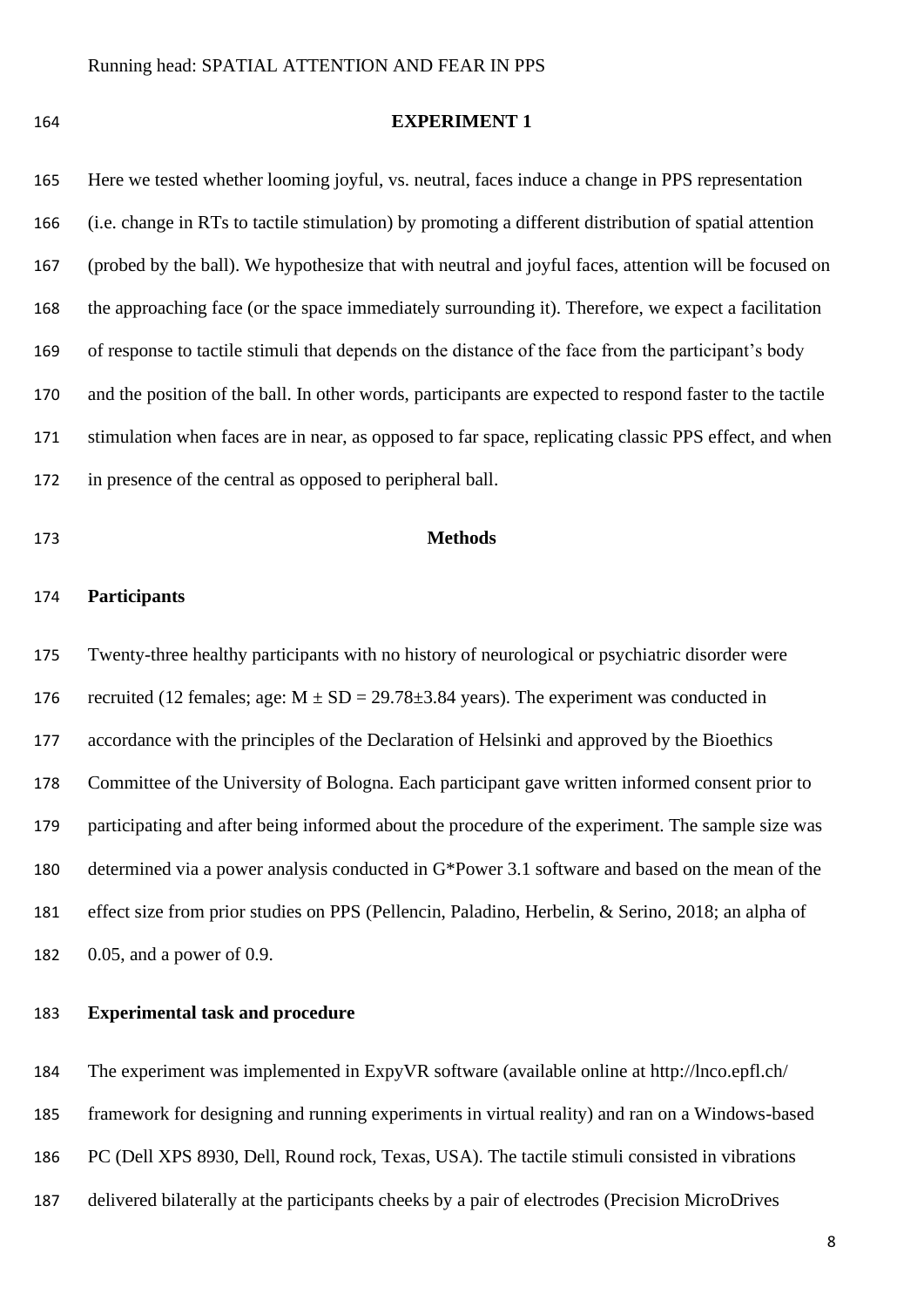shaftless vibration motors, model 312-101, 3V, 60 mA, 150 Hz, 5 g). The motor had a surface area of 113 mm2 and reached maximal rotation speed in 50 ms. This device was activated for 100 ms during tactile stimulation. The visual stimuli were avatar joyful or neutral faces. The expression was manipulated ad hoc and validated in a preliminary study (see section below).

 At the beginning of each trial (T0) an avatar face with a neutral or joyful expression 193 appeared centrally on the visual field, either in the space near to  $(\approx 115 \text{ cm})$  or far from  $(\approx 220 \text{ cm})$  the participant, by relaying stereoscopically to the head-mounted display (HMD, Oculus Rift SDK, Oculus VR, 100° field of view, 60 Hz) worn by the participant. The face then moved toward the participant on the sagittal plane for a total of 3000 ms until its final position (Near: ≈10 cm; Far:  $\approx$  115 cm) where it remained still for 1000 ms (T2). Importantly, 2000 ms after the beginning of the trial (T1), the tactile stimulation was delivered bilaterally, and, simultaneously, a static 199 checkerboard ball appeared for 250 ms, either  $\approx 1^{\circ}$  (ball central) or  $\approx 10^{\circ}$ (ball peripheral) to the left or right of the face (left and right sides counterbalanced among trials; *Fig. 1*). Thus at T1, touch 201 coincides with perception of the ball and of the face, at different distances from the participant (at  $\approx$ 45 cm, 202 in the near, and ≈150 cm in the far). The ITI was set at 2100 ms (+/- 100 of jitter). Distances of near and far spaces were calibrated as previously done in Serino and colleagues (2015). During the task, participants made speeded simple responses to the tactile stimulation by pressing a button placed on the table in front of the participant with their right hand.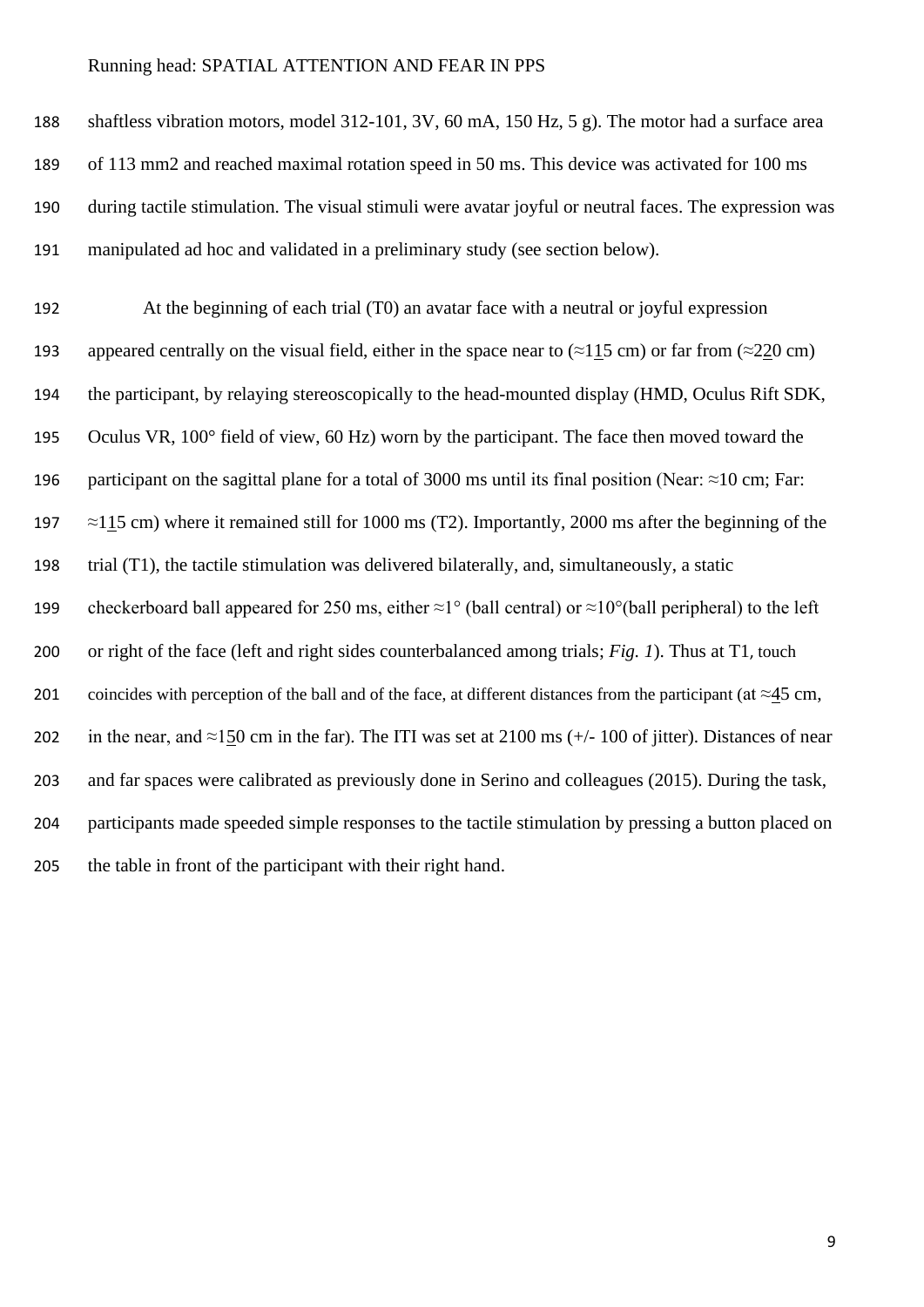



 There was a total of 320 experimental trials, equally divided among the 8 experimental conditions (i.e. 40 trials per condition): Face emotion: Neutral / Joyful; Space: Far / Near; Ball Position: central / peripheral. There were also an additional 100 trials, which were introduced to decrease task predictability: in 80 trials no vibration was delivered and in 20 trials, no ball was shown. Importantly, the only aspect of the task that was lateralized was the presentation of the ball, which could be either on the left or right. However, side of presentation is not a factor of interest for our design and left/right presentation trials were therefore pooled. The entire experiment was split in 5 blocks of 84 trials each, in which the conditions were pseudo-randomized, such that each block presented equal number of each condition. The experiment lasted approximately one hour, and participants could rest between blocks to prevent fatigue.

 After signing the consent form, participants seated on a comfortable chair, in a sound attenuated room. Vibrators were then attached bilaterally on the cheeks with a medical tape, and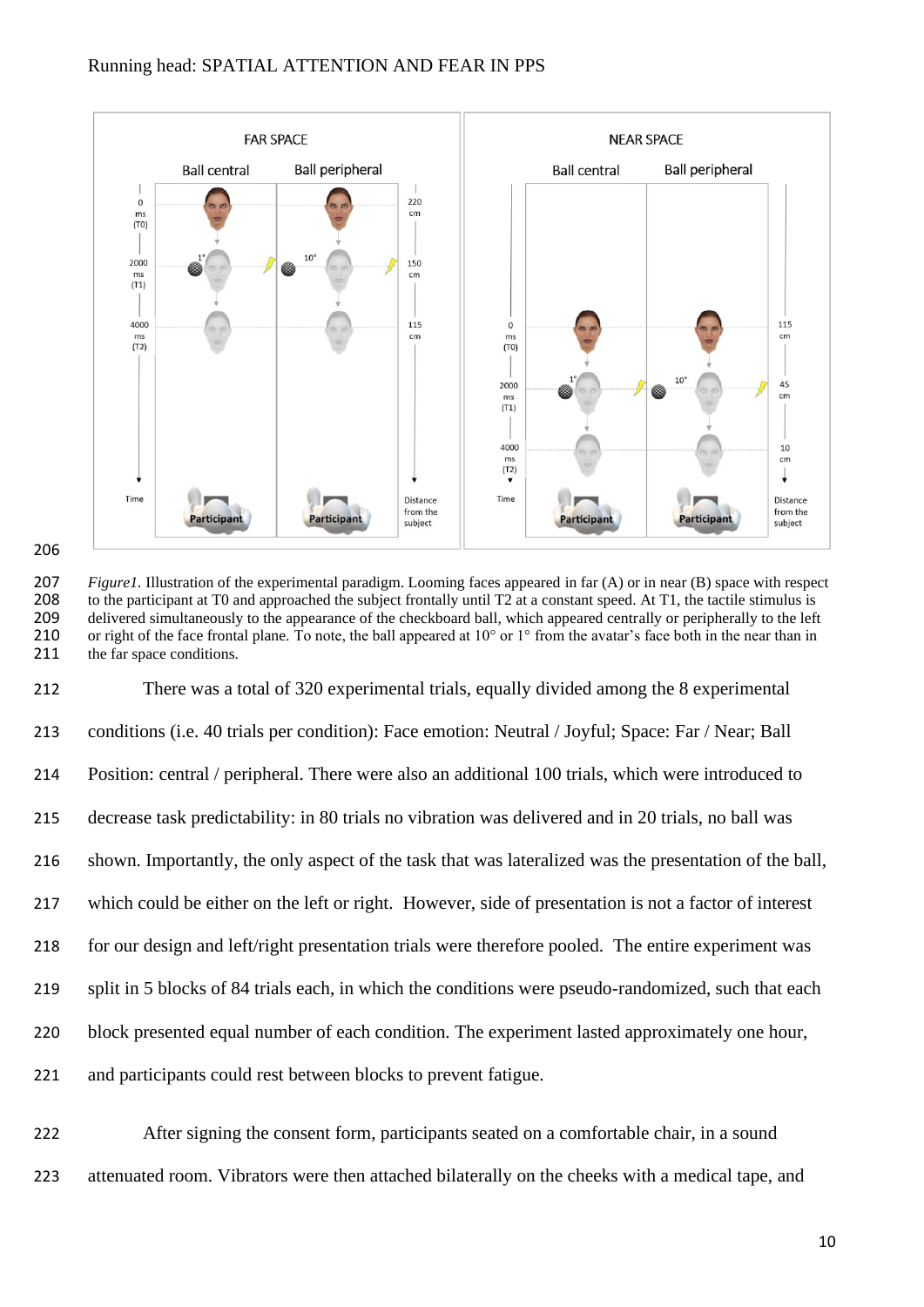participants then wore the virtual reality headset. Before starting the task, lens focus was adjusted for each participant to ensure clear vision.

#### **Face stimuli creation and validation**

 Note that all face stimuli (joyful, fearful and neutral) were created and validated together in a pre- experimental phase of the study, thus we report here the procedure concerning all stimuli that were 229 part of both Experiment 1 and Experiment 2. Face stimuli consisted of 3D avatar faces that displayed a joyful, fearful or neutral expression (Figure 2). The virtual faces were created with 'Poser 10′ software (http://my.smithmicro.com/poser-3d-animation-software.html), such that their features were manipulated ad hoc to result in the desired facial expression.



*Figure2*. Example of emotional faces. (A) Neutral faces used in Experiment 1 and 2. (B) Joyful faces used in Experiment 1. (C) Fearful faces used in Experiment 2. Experiment 1.  $(C)$  Fearful faces used in Experiment 2. 

 In order to select the faces to be included in each experiment, 60 naive participants (30 females; 238 mean age  $29\pm10$  SD) were instructed to rate 15 two-dimensional pictures constituting 5 different versions of facial expressions, namely joyful, fearful or neutral. Participants had to indicate which emotion was represented in the picture, and subsequently, to rate on a 10-points Likert scale, how 241 strongly was expressed that emotion  $(0 = low$  intensity; 9, high intensity). Also, they had to rate the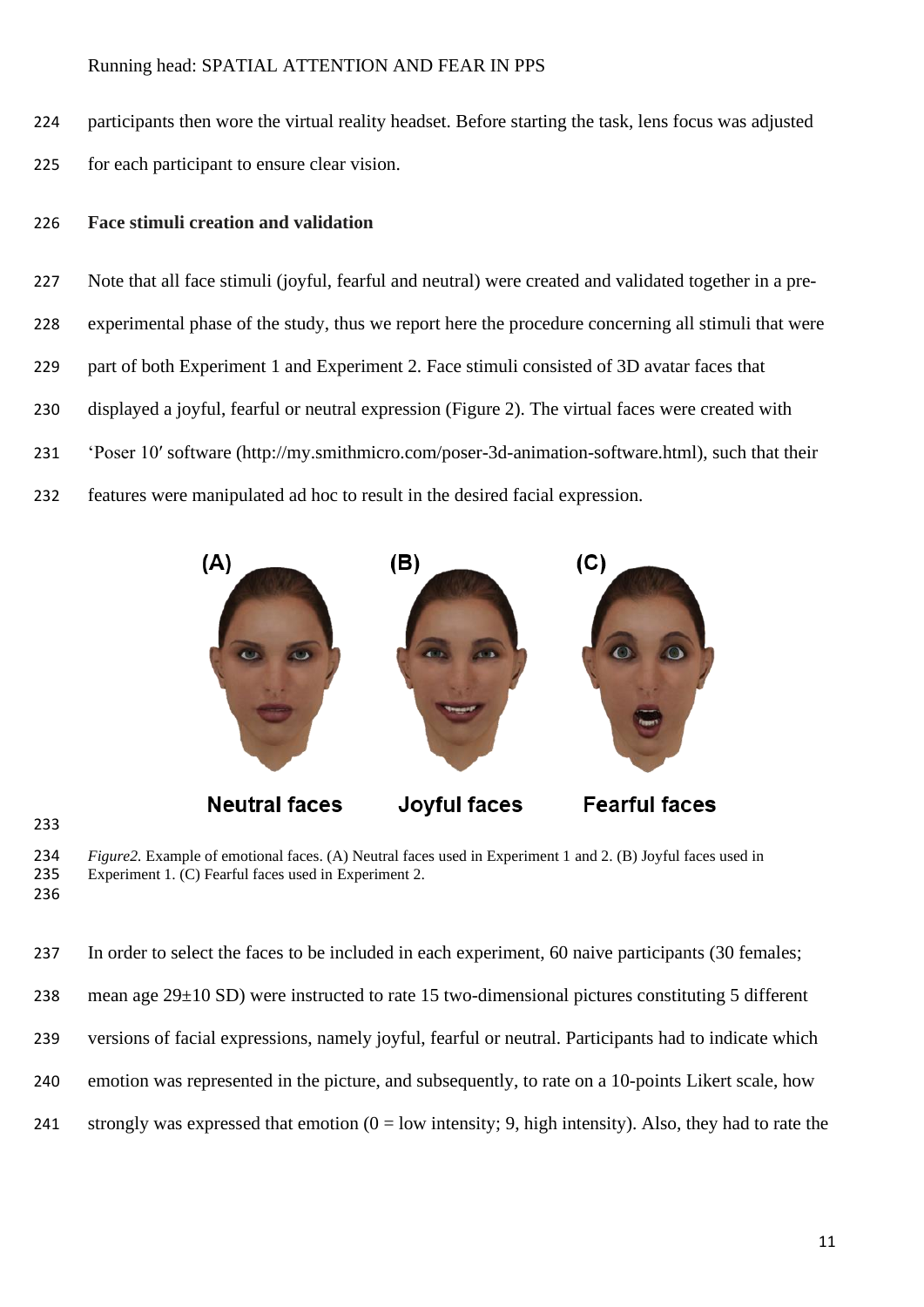242 arousal level generated by each stimulus, on a 10-point Likert scale  $(0=$  not at all arousing;  $9=$ extremely arousing).

 This procedure allowed to select 2 joyful, 2 fearful, and 2 neutral facial expressions, according to the highest percentage of participants who correctly identified the emotion in the picture, then the highest perceived intensity level and the highest perceived arousing effect. The mean hit rate of the selected stimuli was 95 %, for the joyful, 80 % for the fearful and 80 % for the neutral faces. To check whether the mean ratings for intensity and arousal were significantly different between the emotions, a repeated measures ANOVA was conducted with mean intensity and mean arousal 250 scores. The analysis on intensity level showed that ratings were different across emotions [F (2,118)  $251 = 151.45$ ; p<0.01;  $np2=0.72$ ]. Post-hoc Bonferroni corrected showed that both joyful and fearful expressions were judged as more intense than the neutral expressions (Neutral faces: M=2.39, SEM=2.05; Joyful faces: M=5.62, SEM=1.70; Fearful faces: M=7.12, SEM=1.38; all p<0.01); 254 moreover fearful expressions were judged as more intense than the joyful  $(p<0.01)$ . The analysis on 255 arousal level showed that ratings were different across emotions  $[F (2, 118) = 98.35; p<0.01;$  ηp2=0.63]. Post-hoc Bonferroni corrected showed that both joyful and fearful expressions were judged as more arousing than the neutral expressions (Neutral faces: M=1.53, SEM=1.54; Joyful faces: M=3.89, SEM=2.17; Fearful faces: M=5.08, SEM=2.32; all p<0.01); moreover fearful 259 expressions were judged as more arousing than the joyful  $(p<0.01)$ .

#### **Dependent measure**

261 The rate of omissions was low  $(M=1.6\%$  SD=2.4). For this reason, performance was analysed in

terms of reaction times (RTs) only, as previously done in e.g., Canzoneri, Magosso, &

Serino(2012). Trials with RTs exceeding more than 2 standard deviations from the mean RT of each

- block were considered as outliers, and excluded from the analyses (M=4.5%. SD=3.01). For each
- participant, mean RTs were calculated for each condition, and used for analysis.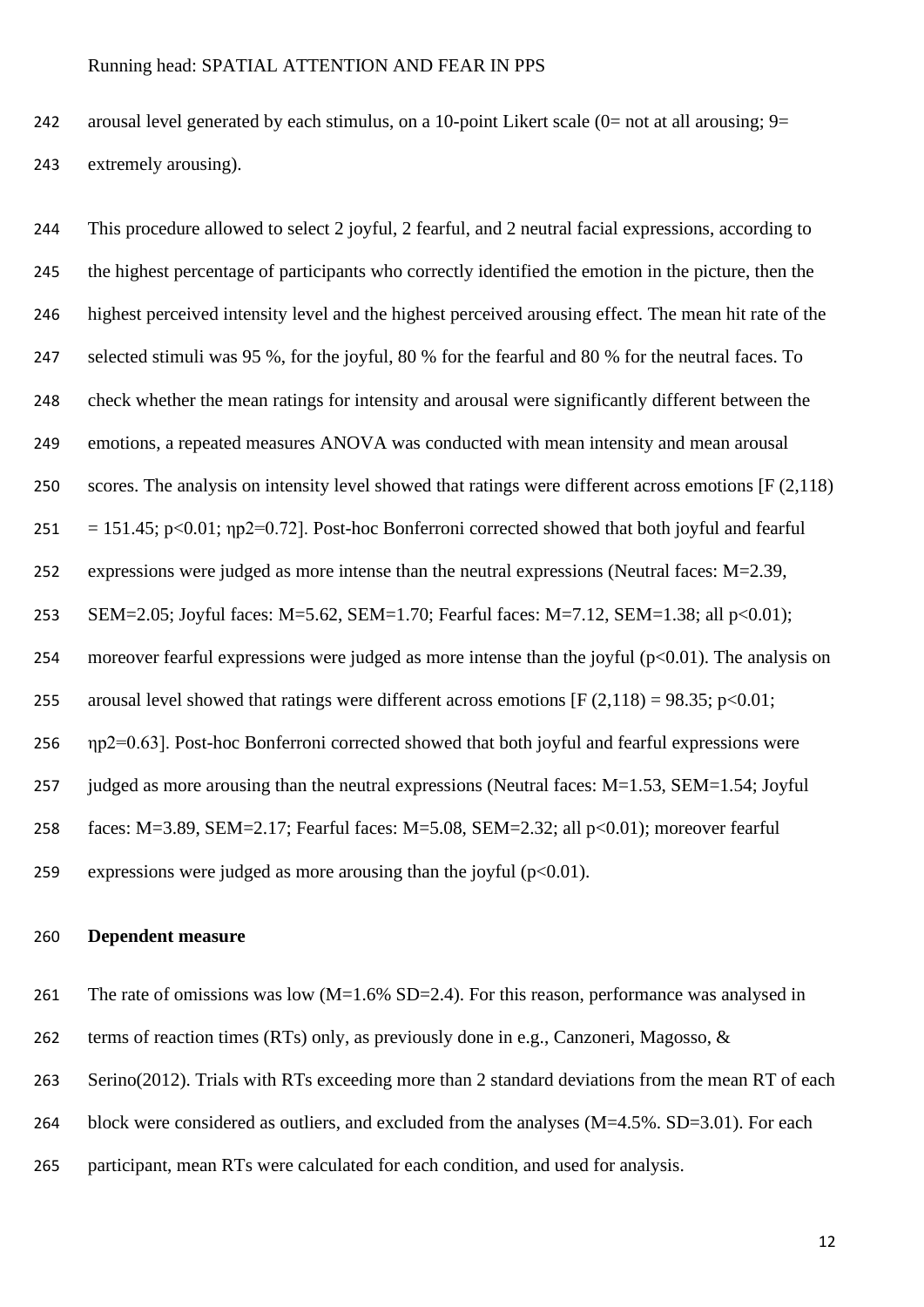#### **Results**

| 267 | A 2x2x2 RM ANOVA (Face emotion: Neutral / Joyful; Space: Far / Near; Ball Position: central /              |
|-----|------------------------------------------------------------------------------------------------------------|
| 268 | peripheral) was conducted to test whether looming joyful vs. neutral faces induced a change in PPS         |
| 269 | representation (i.e. difference in RTs to tactile stimulation) through a different distribution of spatial |
| 270 | attention, probed by the ball appearing centrally or peripherally from the face. Results showed a          |
| 271 | significant main effect of Face Emotion [F(1,22)=4.99; p=0.03; $np2=0.18$ ]; participants responded        |
| 272 | faster to Joyful than Neutral faces (Joyful faces: M=372.73 ms; SEM=11.35; Neutral faces:                  |
| 273 | $M=377.66$ ms; SEM=11.84). There was also a significant main effect of Space [F(1,22)=72.95;               |
| 274 | $p<0.01$ ; $np2=0.77$ ]; participants responded faster to faces in the Near than Far space (Near:          |
| 275 | M=360.93ms; SEM=11.68; Far: M=389.45 ms; SEM=11.32). We also found a significant main                      |
| 276 | effect of Ball Position [F(1,22)=6.32; p=0.02; np2=0.22]; participants responded faster when the           |
| 277 | ball was central as opposed to peripheral to the face (central: M=373.46 ms; SEM=11.52;                    |
| 278 | peripheral: $M=376.94$ ms; $SEM=11.68$ ).                                                                  |
|     |                                                                                                            |

279 Moreover, there was a significant Face Emotion by Space interaction  $[F(1,22) = 5.59;$  p=0.03; ηp2=0.20]. Newman-Keuls post-hoc comparisons revealed that when faces appeared in Far space, participants responded faster to Joyful than Neutral faces (Joyful faces: M=384.87 ms; SEM=22.14; Neutral faces: M=394.04 ms; SEM=23.34; p<0.01). On the contrary, when faces appeared in Near space, there was no significant difference in RTs between Joyful and Neutral faces (Joyful faces: M=360.58ms; SEM=23.21; Neutral faces: M=361.29ms; SEM=23.76; p=0.78). No significant three way Face Emotion by Space by Ball position interaction was found [F (1,22)=1.59;  $p=0.22$ ;  $np2=0.07$ ].

 We found that response to tactile stimuli was facilitated when faces were near to, as opposed to far from, the participant (classic PPS effect). In addition, joyful faces facilitated response to tactile stimuli compared to neutral faces (classic salience effect), in the far but not in the near space.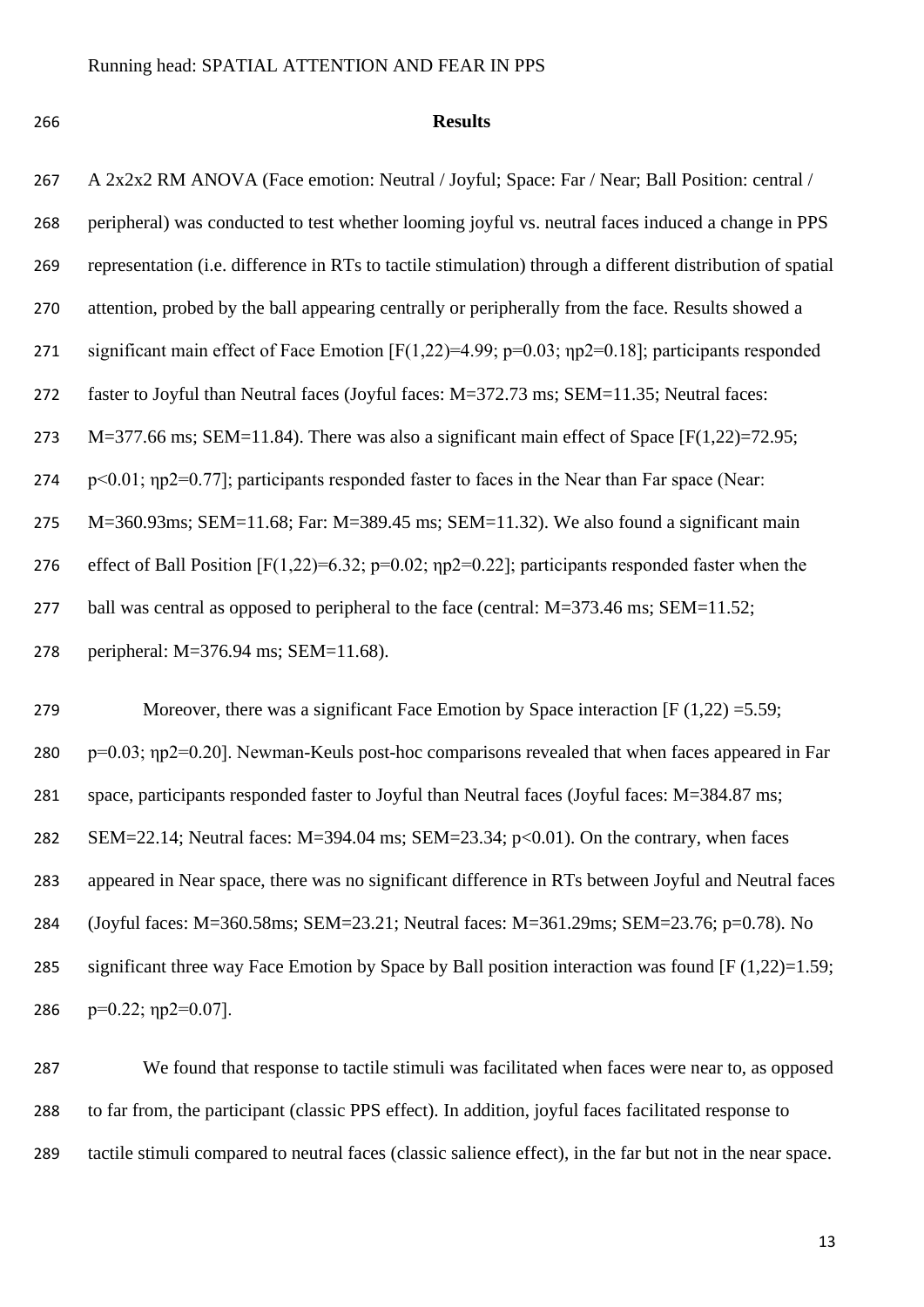- Finally, central, as opposed to peripheral, balls facilitated response to tactile stimuli, regardless of
- the emotional expression of the face or the distance of the face from the participant (*see Figure3*).



#### 

293 Figure3. Bar graphs showing the experimental results. The bar graph shows the main effect of space. Joyful and neutral 294 faces facilitate response to tactile stimuli (faster RTs) when they are in near, as opposed to 294 faces facilitate response to tactile stimuli (faster RTs) when they are in near, as opposed to far space. Asterisks indicate significant comparisons. Error bars represent S.E.M.. significant comparisons. Error bars represent S.E.M..

# **EXPERIMENT 2**



- fearful faces, as opposed to neutral, will redistribute attention towards the periphery, in order to
- promote scanning of the environment to find the source of threat. This mechanism should interact
- with the general spatial principles of multisensory integration as well as a general salience effect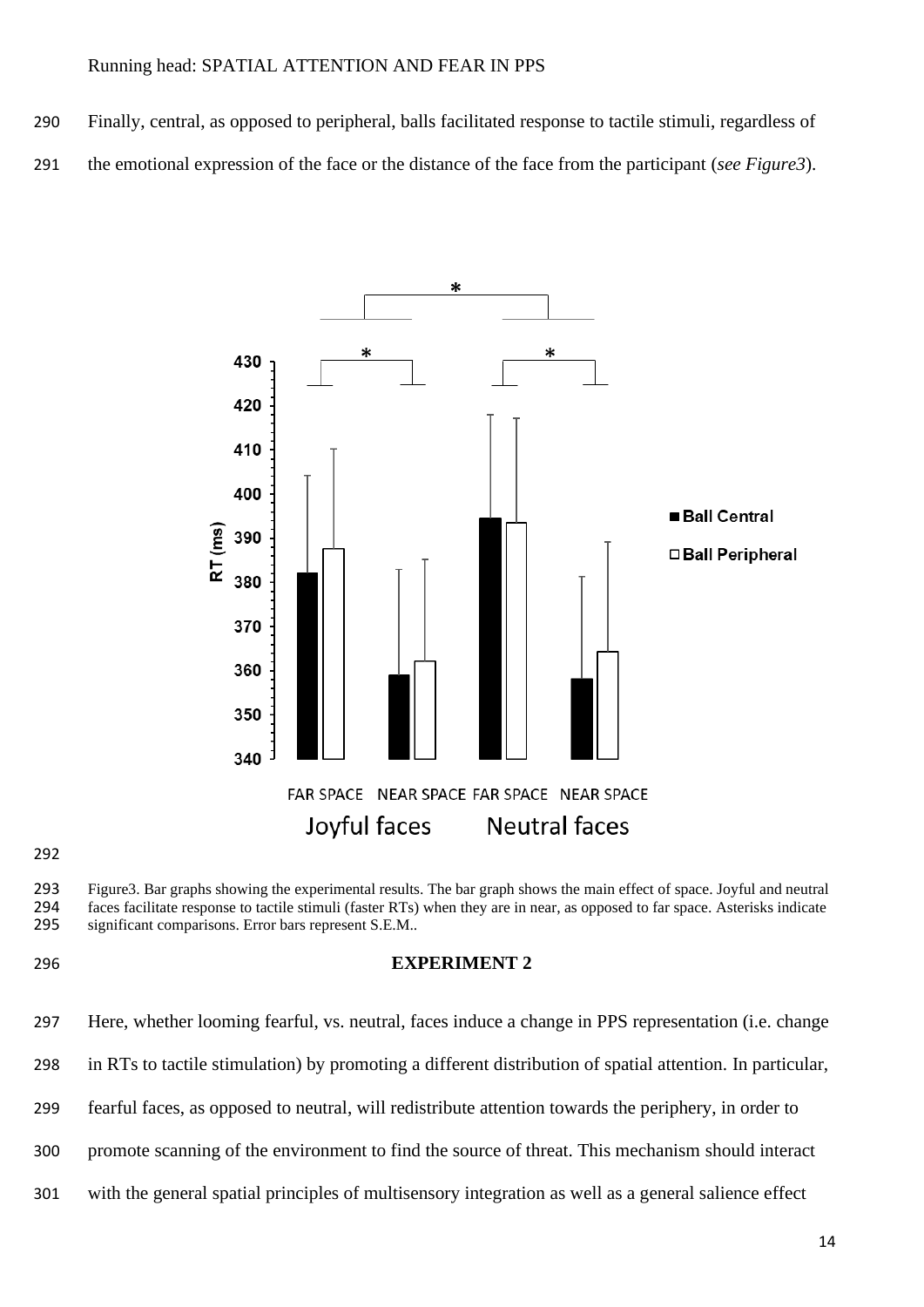induced by the emotional facial expression. Such that, we expect faster responses in near than in far space (classic PPS effect) and to fearful than neutral faces (salience effect). We also expect this effect in near space to be enhanced in presence of the peripheral, rather than central ball, because that is the portion of space where the attentional modulation will be stronger and where the peripheral (attended) ball is more likely to respect the criteria of spatiotemporal proximity necessary for multisensory integration. Thus, overall, we expect a facilitation of response to tactile stimuli when faces are fearful as opposed to neutral, and in near as opposed to far space. In addition, we expect an interaction of these, as a function of ball position, such that response to tactile stimuli should be facilitated by the peripheral, vs. central, ball when the fearful face is near, rather than far, space.

#### **Methods**

# **Participants**

 Twenty-three healthy participants were recruited (12 females; mean age 27.61±4.36). None of the participants reported any history of neurological or psychiatric disorders, and all were naive to the purpose of the study. The experiment was conducted in accordance with the principles of the Declaration of Helsinki and approved by the Bioethics Committee of the University of Bologna. Each participant gave written informed consent prior to participating and after being informed about the procedure of the study. The sample size was determined via a power analysis conducted in G\*Power 3.1 software and based on the mean of the effect size from prior studies on PPS (Pellencin et al., 2018;), an alpha of 0.05, and a power of 0.9.

# **Experimental task Procedure**

 Experimental stimuli, task and procedure were identical to Experiment 1, with the only difference that faces showed a neutral or a fearful expression (*Figure2 A-C*).

# **Dependent measure**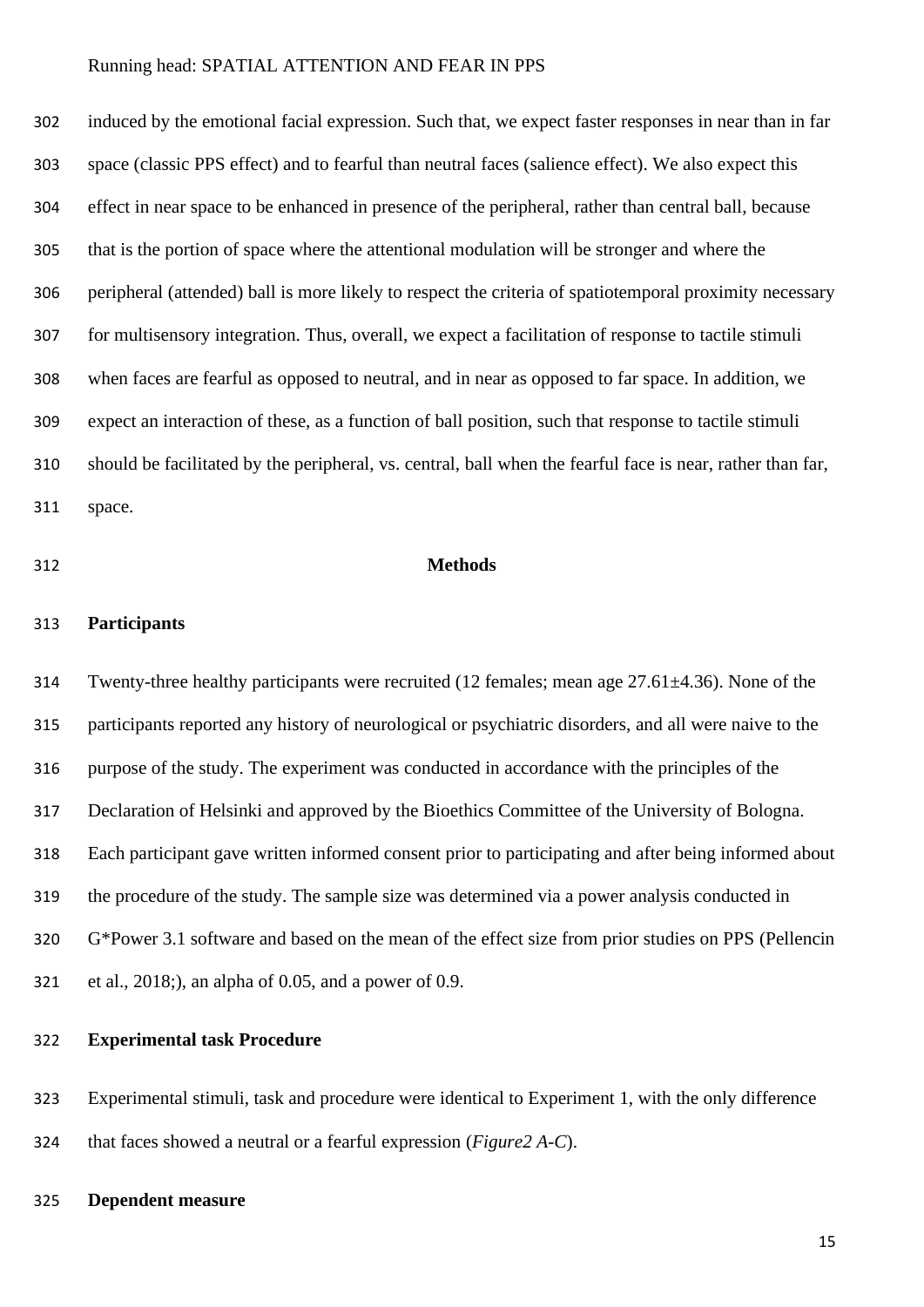Participants rate of omissions was low (M=1.35% SD=2.14). For this reason, performance was

analysed in terms of reaction times (RTs) only, as previously done in e.g., Canzoneri and colleagues

(2012). Trials with RTs exceeding more than 2 standard deviations from the mean RT of each block

were considered as outliers, and excluded from the analyses (M=5.80% SD=3.12). For each

participant, mean RTs were calculated for each condition, and used for analysis.

# **Results**

A 2x2x2 RM ANOVA (Face emotion: Neutral / Fearful; Space: Far / Near; Ball Position: central /

peripheral) was conducted to test whether looming fearful, vs. neutral, faces induced a change in

PPS representation (i.e. difference in RTs to tactile stimulation) through a different distribution of

spatial attention, probed by the ball appearing centrally or peripherally from the face.

336 Results showed a significant main effect of Face emotion  $[F(1,22)=15.99; p<.01; np2=0.42]$ ;

337 participants responded faster to Fearful than Neutral faces (Fearful faces: M=374.92ms; SEM=0.89;

Neutral faces: M=381.92ms; SEM=0.88). There was also a significant main effect of Space

339 [F(1,22)=69.60; p<0.01; np2=0.76]; participants responded faster to faces in Near than Far space

(Far space: M=395.33ms; SEM=0.85; Near space: M=362.51 ms; SEM=0.87). There was no

341 significant main effect of Ball Position [F(1,22)=0.24; p=0.62; np2=0.01], Face emotion by Space

342 [F(1,22)=0.96; p=0.34; ηp2=0.04] or Face emotion by Ball Position [F(1,22)=2.20; p=0.15;

343  $np2=0.09$ ] interaction. However there was a significant Space by Ball Position [F (1,22)=7.66;

p=0.01; ηp2=0.26] interaction. In far space, participants responded faster to the central than

peripheral ball (Peripheral: M=396.52ms, SEM=16.67; Central: M=392.15ms, SEM=16.49;

p=0.03), while in near space, there was no difference in RT between the central and peripheral ball

(Peripheral: M=361.06ms, SEM=16.56; Central: M=363.95ms, SEM=17.31; p=0.13).

Crucially, there was a significant three way Face emotion by Space by Ball Position interaction

[F(1,22)=4.45; p=0.04; ηp2=0.17]. Newman-Keuls post-hoc comparisons revealed that in presence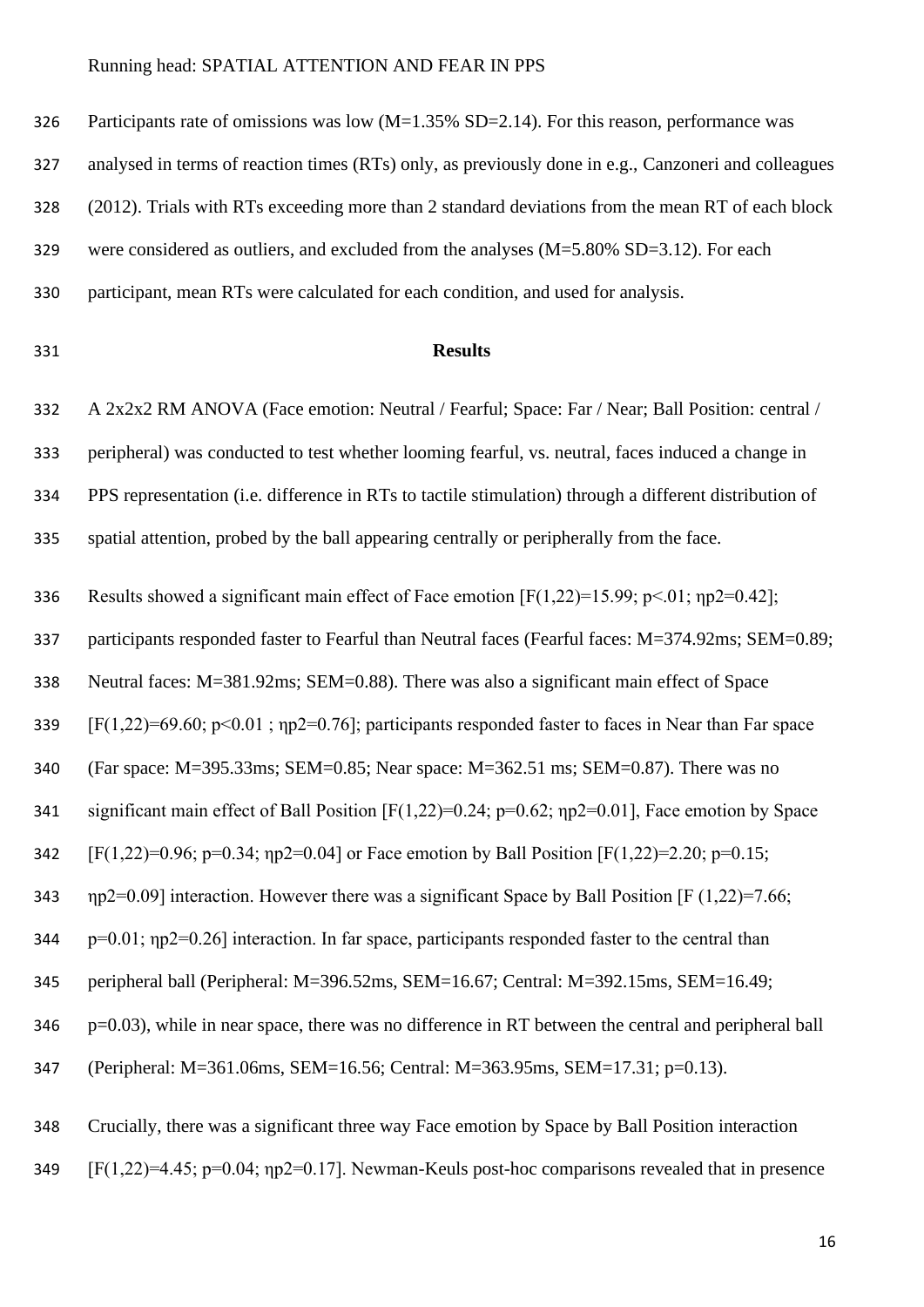| 350 | of neutral faces, there was no difference in RT between the central and peripheral ball either in far     |
|-----|-----------------------------------------------------------------------------------------------------------|
| 351 | space (central: $M=396.84$ ms, SEM=15.95ms; peripheral: $M=400.53$ ms; SEM=16.21ms; p=0.17) or            |
| 352 | near space (central: M=364.15ms, SEM=17.33ms; peripheral: M=366.15ms; SEM=17.32ms;                        |
| 353 | p=0.45). In presence of fearful faces in far space, RTs showed a trend to be faster with the central      |
| 354 | ball compared to the peripheral one, although not significant (central: M=387.45ms, SEM=17.17;            |
| 355 | peripheral: $M=392.51$ ms, $SEM=17.25$ ; $p=0.07$ ). In contrast, when fearful faces appeared in near     |
| 356 | space, participants responded significantly faster to the peripheral compared to the central ball         |
| 357 | (central: M=363.75ms, SEM=17.39; peripheral: M=355.97ms, SEM=15.94; p<0.01).                              |
| 358 | We found that response to tactile stimuli was facilitated when faces were near to, as opposed to far      |
| 359 | from, the participant (classic PPS effect). We also found that fearful faces facilitate response to       |
| 360 | tactile stimuli compared to neutral faces (salience effect). Importantly, we also found that, in          |
| 361 | contrast to neutral faces, fearful faces response to tactile stimuli depending on their distance from     |
| 362 | the participant and the position of the ball. In fact, while in far response to tactile stimuli tended to |
| 363 | be facilitated by the central rather than peripheral ball, in near space, response to tactile stimuli was |
| 364 | significantly facilitated by the peripheral rather than central ball (see Figure 4).                      |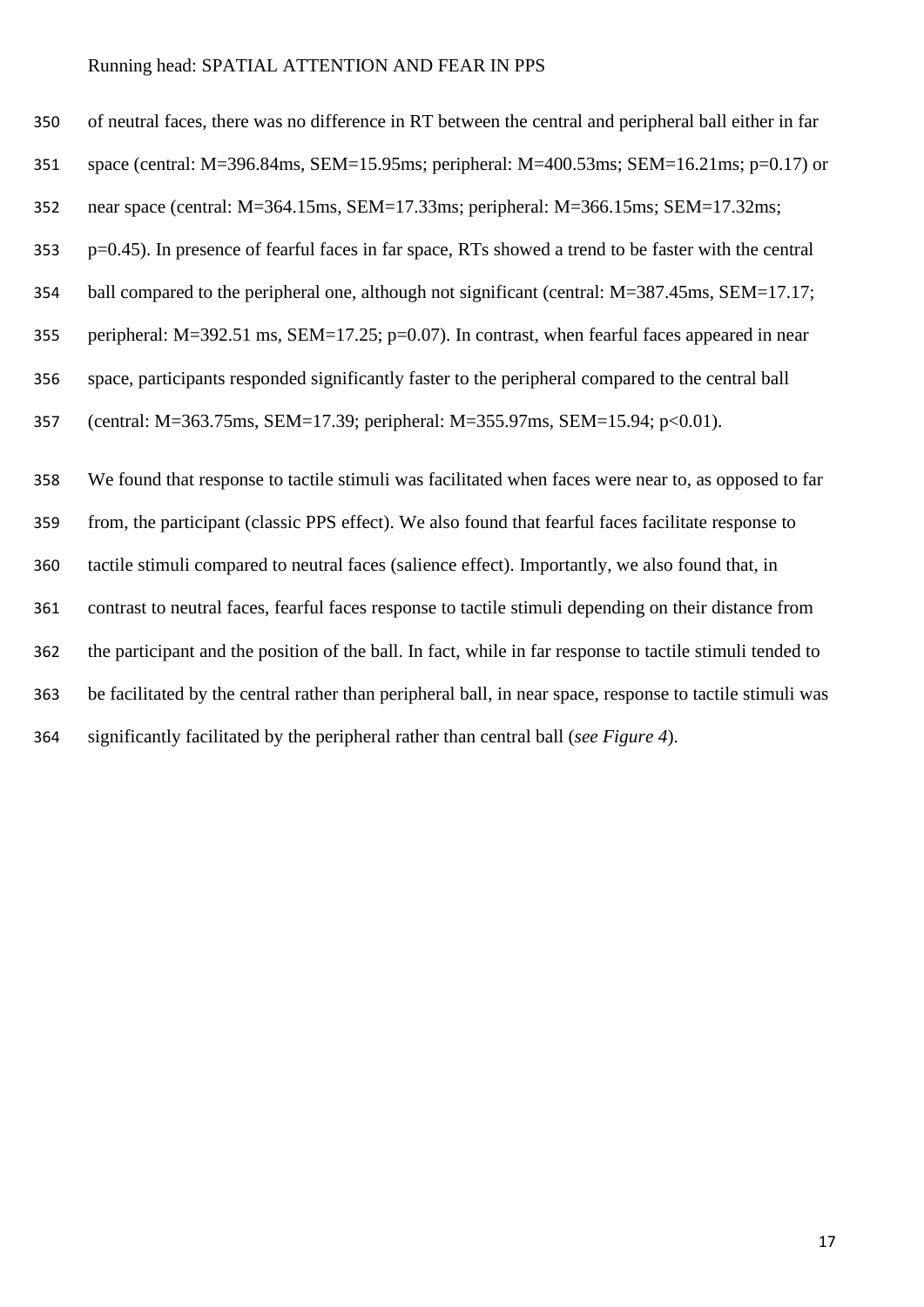

365

366 Figure 4. Bar graphs showing the experimental results. The bar graph shows the main effect of space and the face<br>367 emotion by space by ball position interaction. Fearful and neutral faces facilitate response to tacti 367 emotion by space by ball position interaction. Fearful and neutral faces facilitate response to tactile stimuli (faster RTs)<br>368 when they are in near, as opposed to far space. Moreover, only when the face was fearful 368 when they are in near, as opposed to far space. Moreover, only when the face was fearful and in near space, response to tactile stimuli was facilitated in presence of the peripheral compared to central ball. Asterisks 369 tactile stimuli was facilitated in presence of the peripheral compared to central ball. Asterisks indicate significant comparisons. Error bars represent S.E.M.. comparisons. Error bars represent S.E.M..

#### 371 **Discussion**

- 372 PPS is the representation of the space surrounding the body (Rizzolatti et al., 1997), and its extent
- 373 can be defined as the portion of space in which multisensory information between somatosensory
- 374 and visual and auditory stimuli has a higher probability of being integrated (Graziano & Cooke,
- 375 2006; Serino, 2019). This multisensory integration in PPS has been explained according to the
- 376 general principles of multisensory integration (Murray & Wallace, 2011), which state that sensory
- 377 signals from two modalities in spatiotemporal proximity to one another are integrated with a gain in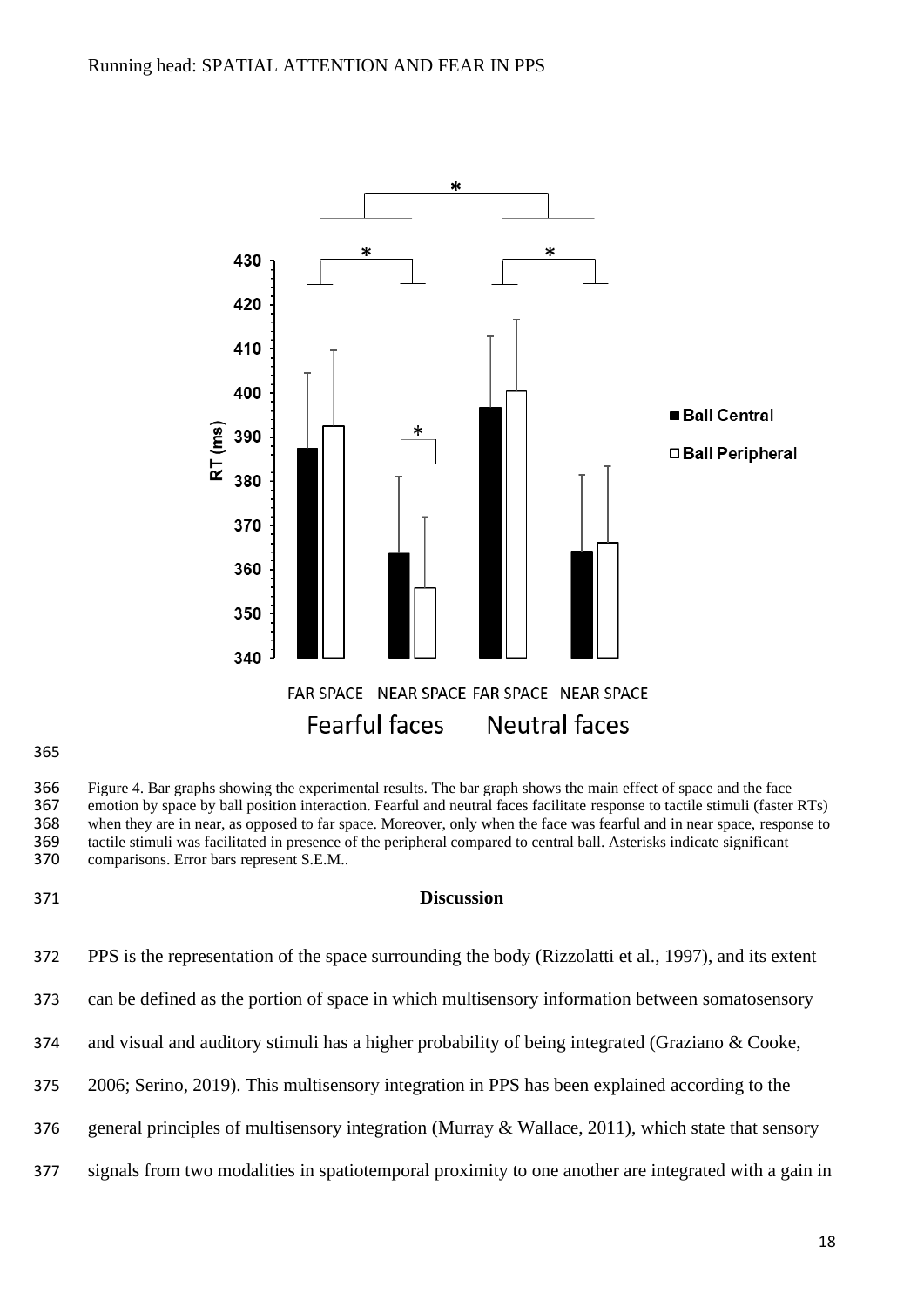responsiveness. Thus, the amount of multisensory response enhancement that normally results from simultaneous presentation of visual and tactile stimuli (Van der Stoep, Spence, Nijboer, & Van der Stigchel, 2015) is expected to positively correlate with the proximity of the visual stimulus to the tactually stimulated body part.

 Emotional facial expressions have been shown to modulate PPS representation. In particular, compared to neutral and joyful faces, fearful faces facilitate response to tactile stimuli already when the face appears far from the individual without changing as the face approached (Ellena et al., under revision). The present study was designed to investigate whether the attenuation of the spatial-dependent multisensory facilitation, was due to a differential distribution of spatial attention promoted by fearful as opposed to neutral and joyful faces. To this aim, healthy participants responded to tactile stimuli at the cheeks, while watching in virtual reality looming avatar faces, that could show a neutral or an emotional expression, joyful (Experiment 1) or fearful (Experiment 2), and appear far from or near to the participant. To probe spatial attention, when the tactile stimulus was delivered, a ball (representing a static visual distractor) briefly appeared centrally or peripherally to the left or the right of the face's frontal plane. In Experiment 1, we found that response to tactile stimuli was facilitated when faces were near to, as opposed to far from, the participant (classic PPS effect). In addition, joyful faces facilitated response to tactile stimuli compared to neutral faces (classic salience effect), in the far but not in the near space. Finally, central, as opposed to peripheral, balls facilitated response to tactile stimuli, regardless of the emotional expression of the face or the distance of the face from the participant. In Experiment 2, we found that response to tactile stimuli was facilitated when faces (fear and neutral) were near to, as opposed to far from, the participant (again, classic PPS effect). We also found that fearful faces facilitate response to tactile stimuli compared to neutral faces (again, a salience effect). Importantly, we also found that, in contrast to neutral faces, fearful faces modulated response to tactile stimuli depending on their distance from the participant and the position of the ball. In fact, while in far response to tactile stimuli tended to be facilitated by the central rather than peripheral ball, in near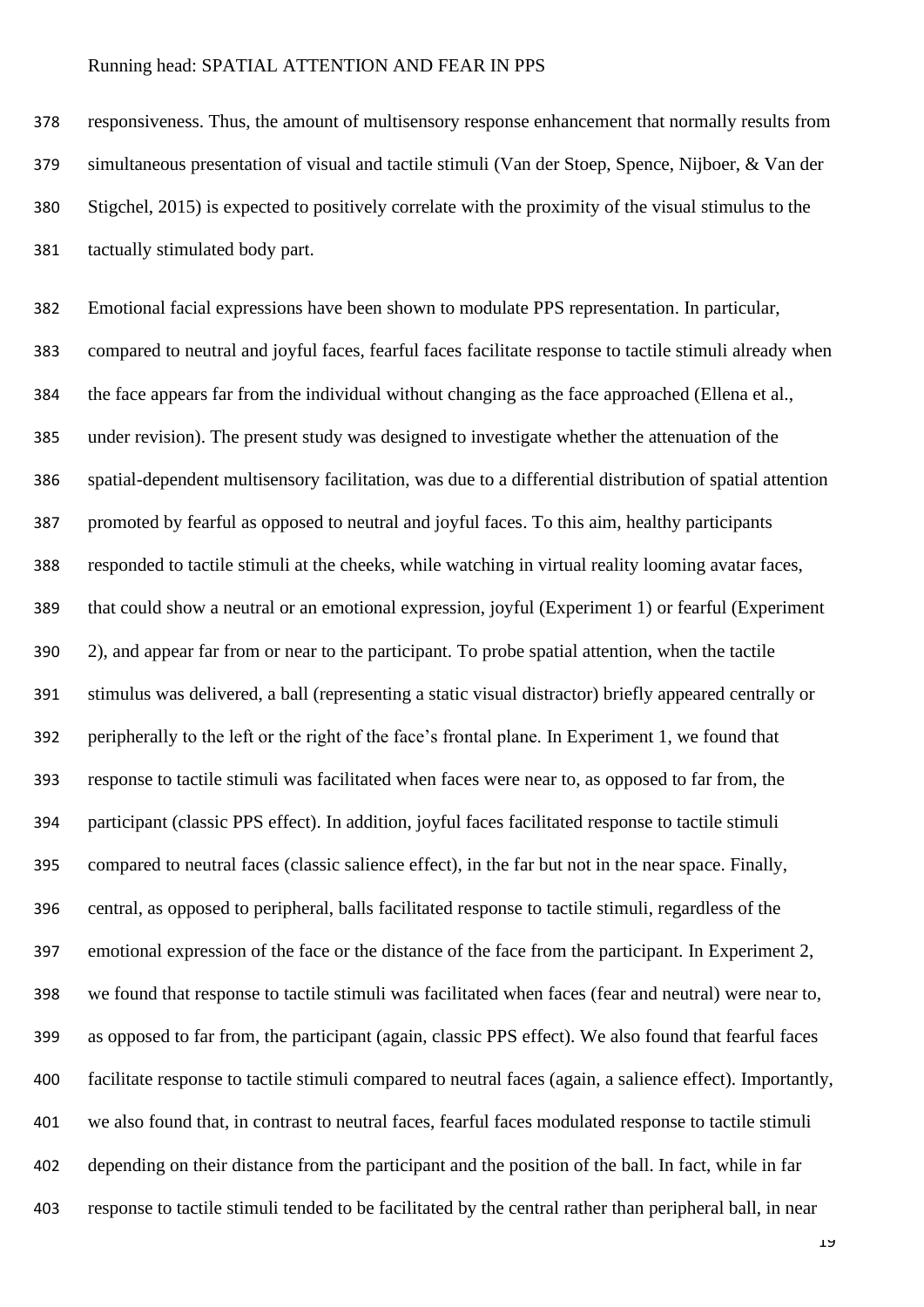space, response to tactile stimuli was significantly facilitated by the peripheral rather than central ball.

 The facilitation of response to tactile stimuli in the near (vs. far) space, found in both experiments, is in line with the broad literature on PPS and multisensory integration. Sensory signals from two modalities in spatiotemporal proximity (e.g. visual and tactile) are integrated with a gain in responsiveness (Van der Stoep, Spence, et al., 2015) and this effect is expected to positively correlate with the proximity of the visual stimulus to the touched body part (Ladavas, 1998; Làdavas, 2002; Làdavas et al., 1998; Serino et al., 2015). In contrast with previous studies (e.g. Serino et al., 2015; Spaccasassi, Romano, & Maravita, 2019), where looming faces travelled over a constant portion of space and the near and far space conditions were determined by the time point at 414 which the tactile stimulation was delivered (i.e. earlier stimulation  $=$  far space; later stimulation  $=$  near space), here we kept the delay between the appearance of the face and the tactile stimulation constant between far and near space conditions (Fig. 2). This manipulation enables us to exclude the possibility that the facilitation of response to tactile stimuli in near vs. far space may have resulted from a confounding effect of an increasing expectation about tactile stimulation delivery as time passes since the appearance of the face. However, by keeping the duration and face displacement constant across conditions, we could not control for the relative distance displacement: in fact, the face in the near space moves approximately the total of the distance from the observer, while the face in the far condition, moves only approximately half of its distance from the observer. Nonetheless, if the relative displacement between far and near space was equated, while keeping the duration of presentation constant, faces in near space would have to travel much slower than in far space. This would have raised another methodological limitation, as it is known that the speed of looming also affects multisensory integration relative to peripersonal space (Noel et al., 2018). In addition to the PPS effect, we also found a salience effect, namely, the facilitation of response to tactile stimuli in far space in presence of an emotional (joyful or fearful vs. neutral) faces. This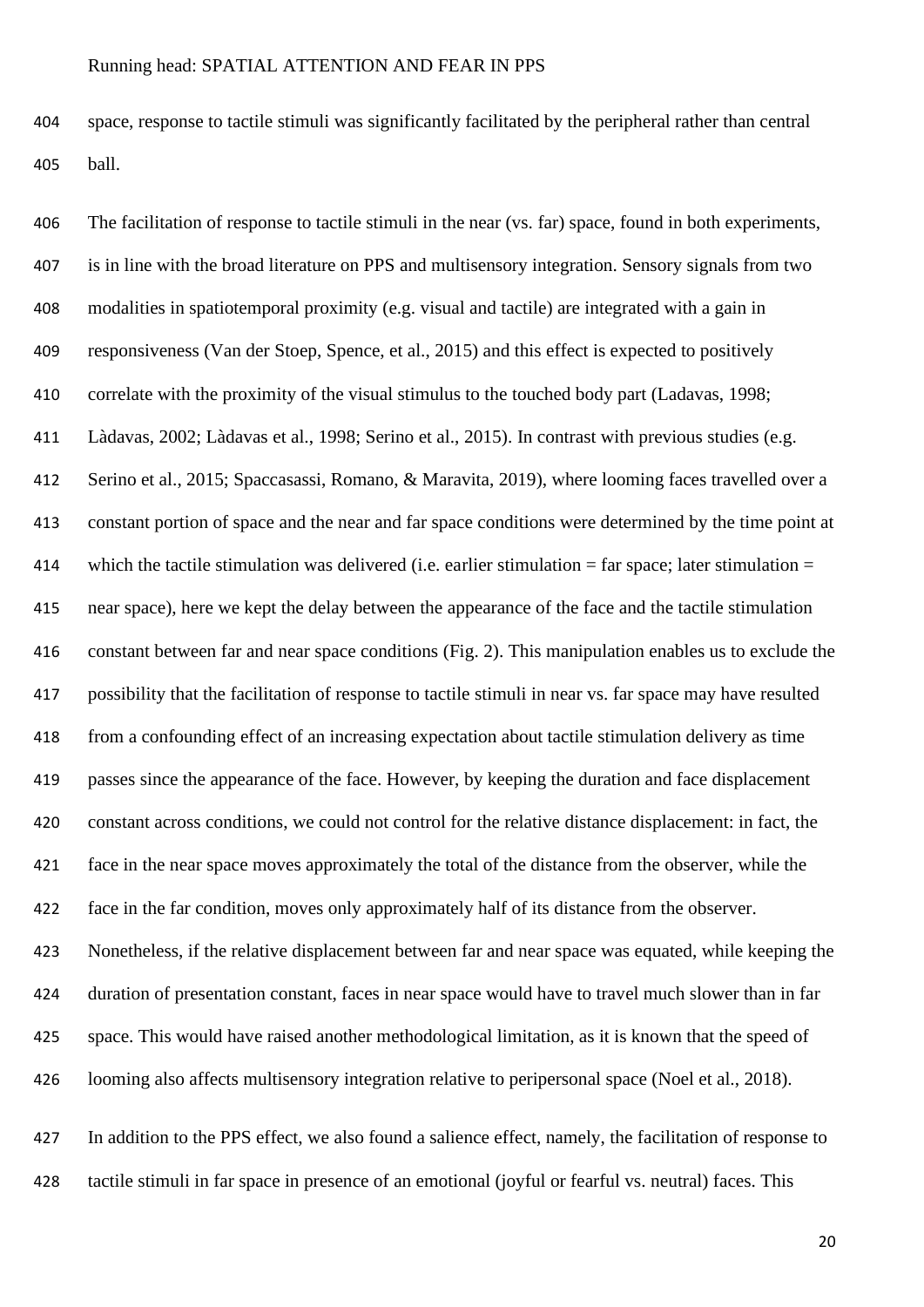effect may have resulted from an increased arousal response elicited by the emotional face compared to the neutral face, thus fastening response times.

 Crucially for the aim of the present study, by adding the central and peripheral balls we were able to show that, in addition to the PPS and the saliency effects, response to tactile stimuli, was further differentially modulated in the two experiments depending on the emotional expression of the faces, their position in space and the position of the ball in the participants' visual field. The facilitation of response to tactile stimuli by the central (vs. peripheral) ball in experiment 1, regardless of the emotion of the face and its position in space, suggests that attention may be focused in the immediate surrounding of the face and that such attentional focus does not appear to change significantly as faces come closer to participants. In fact, joyful faces appear to attract attention (Williams et al., 2005) and hold it for a longer period of time (Torrence et al., 2017), without promoting any redistribution of spatial attention. Similarly, in the spatial domain, joyful faces, not promoting any attentional shift to a specific spatial location, simply modulate tactile facilitation and PPS representation only in a spatially dependent way (central vs. peripheral and near vs. far).

 Our main result is that, in contrast to neutral and joyful faces, fearful faces modulated response to tactile stimuli depending not only on their distance from the participant, but also on the position of the ball. In near space, but not in far space, response to tactile stimuli was facilitated by a peripheral ball, more than by a central one. This effect confirms the hypothesis that the attentional dynamic triggered by the presentation of fearful facial expressions has a distinctive centrifugal spatial pattern, compared to neutral and joyful. In fact, static fearful faces are known to influence the distribution of spatial attention, eliciting an early but fleeting capturing of attention (Carlson & Reinke, 2014; Pourtois & Vuilleumier, 2006, Torrence et al., 2017). Our results show for the first time that a redirection of attention is induced by looming fearful faces intruding into PPS, and also reveals the spatial logic of the redirection mechanism. Specifically, a fearful face has a centrifugal effect on attention, forcing attention towards the periphery. Even though fearful faces were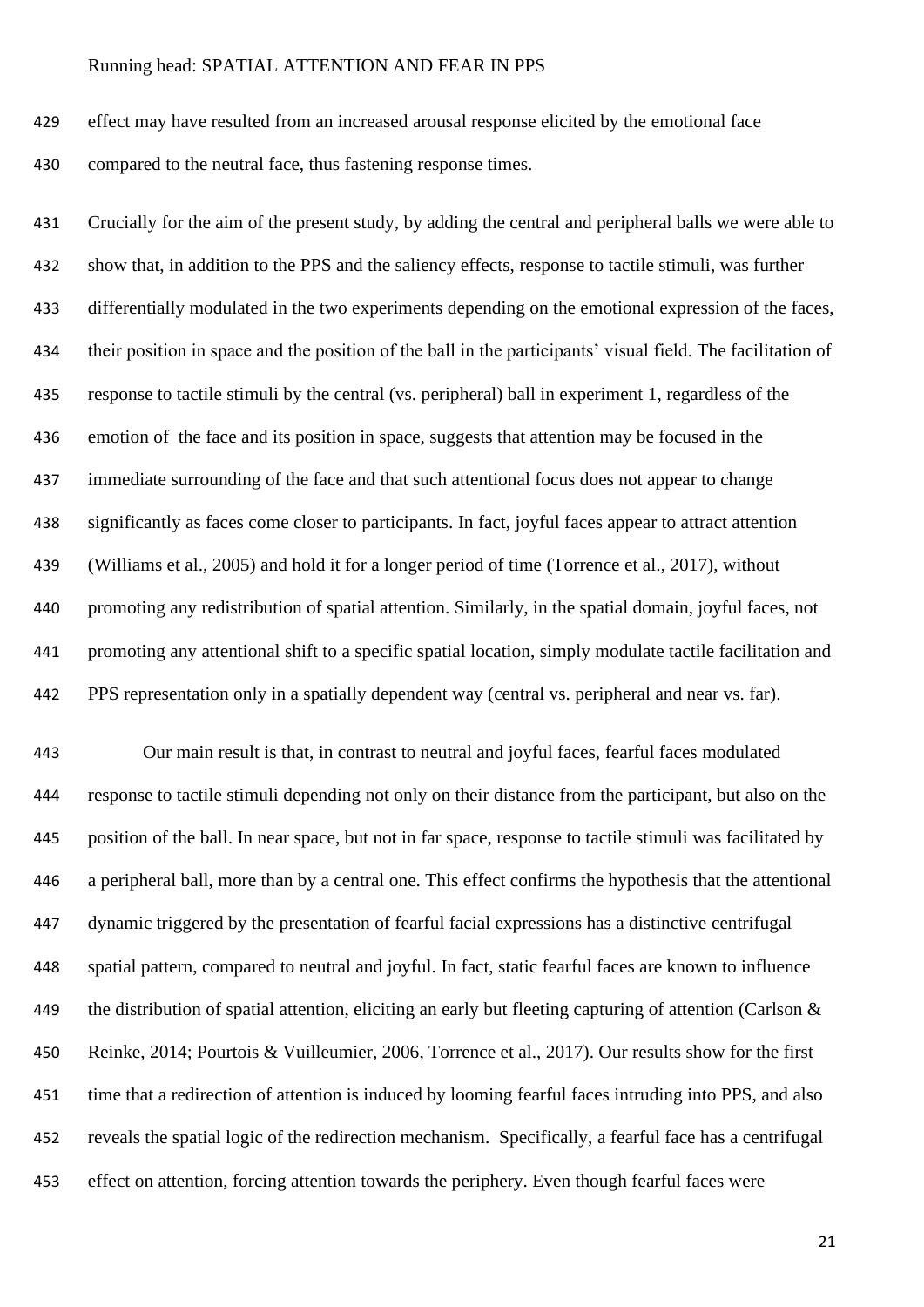presented centrally, their attentional effect was stronger when combined with a more peripheral stimulus. This redirection of attention would support the adaptive function of fearful faces, prompting a heightened perceptual processing of potential threat that could be anywhere in the 457 observer's surroundings (Wieser & Keil, 2014). This deployment of attention to the periphery by fearful faces, in interaction with PPS sensory-motor functions, would enhance the defensive function of PPS (described by Graziano & Cooke, 2006; Lourenco, Longo, & Pathman, 2011; Sambo & Iannetti, 2013; Sambo, Liang, Cruccu, & Iannetti, 2012; De Vignemont and Iannetti, 2015). Further, this enhancement is strongest specifically when defence is most pressing, i.e. when the source of threat may be in the near space. In fact, while, in far space, response to tactile stimuli tended to be facilitated by the central ball, in near space, the peripheral ball facilitated response to tactile stimuli. This appears in line with evidence showing that the reorienting of spatial attention is more flexible for unexpected stimuli falling nearer, rather than farther in depth (Chen et al., 2012). 466 Moreover, closer stimuli are perceived as more imminent than farther stimuli (Fanselow & Lester, 1988), and threat imminence is a decisive factor for a stimulus to provoke an attentional shift (Koster et al., 2004). Thus overall, the modulation of response to tactile stimuli may have been evident in near space because this seems the portion of space where attention is more strongly modulated by the fearful facial expression and this is also the portion of space where the peripheral (attended) ball is more likely to respect the criteria of spatiotemporal proximity necessary for multisensory integration. In fact, strength of multisensory integration is maximal in near space, because this is the portion of space where there is maximal spatiotemporal coincidence, between the visual stimulus (i.e. ball) and the tactually stimulated body part (i.e. the participant's cheeks).

 A limitation of the present study might be represented by the fact that low physical features of the emotional facial expressions could not be controlled (fearful faces presented highly contrasted eyeballs as compared to other expressions). Although this might have an influence on responses, such difference in low features seems necessary for the facial expressions to convey specific emotional information (Gray et al., 2013; Calvo and Nummenmaa, 2008). Additionally,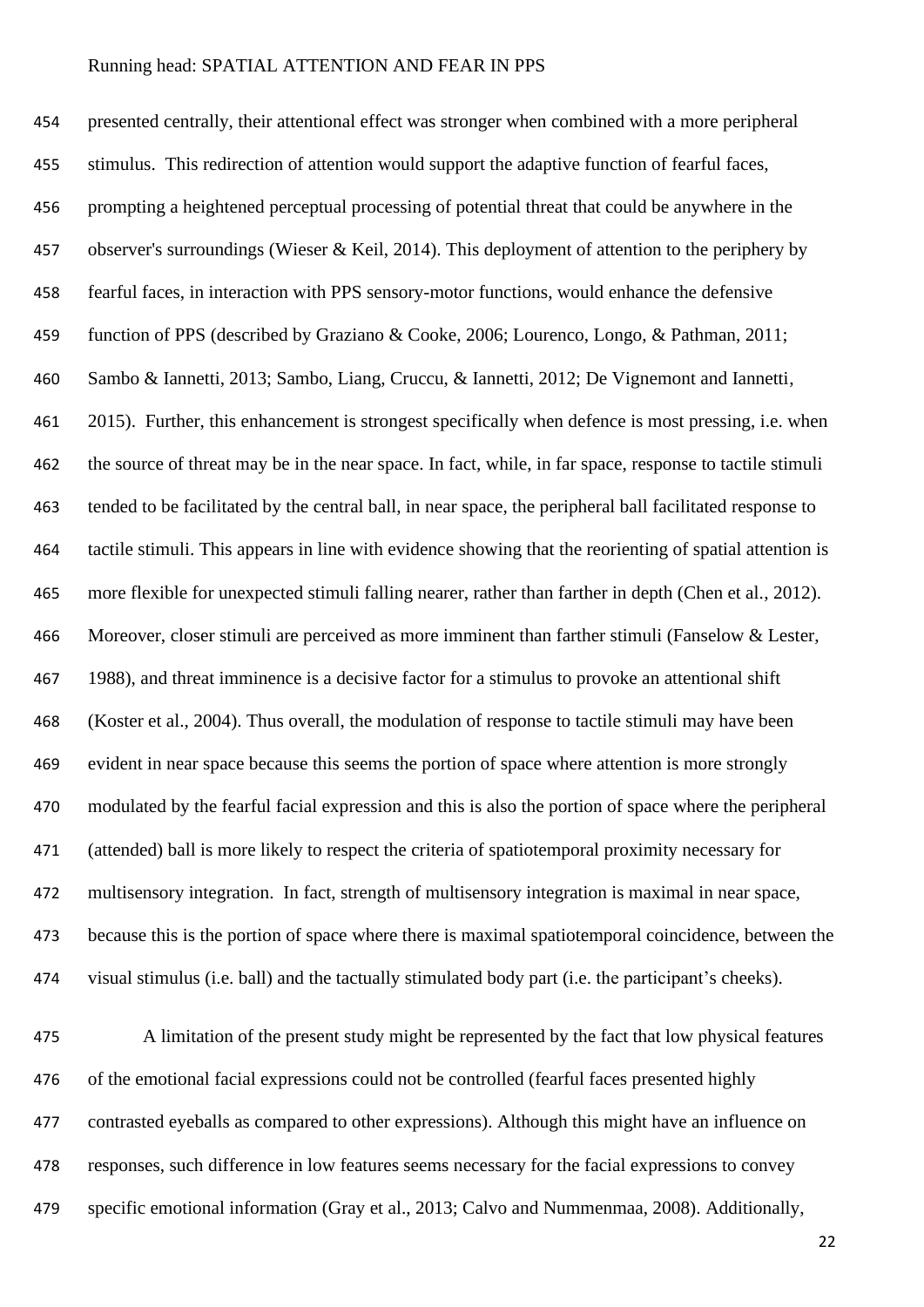and even more important, the highly contrasted eyeballs in fearful faces could be expected to attract attention on the face, which is the opposite of what it has been found. Thus, such difference in low physical features would not explain why fearful face resulted in a redirection of attention away from the face, and why such effect was evident in near space only. Give this, our results seemed attributable to the emotional information conveyed by the stimuli rather than their low-level features. Additionally, although an effect of the difference in retinal size between near and far stimuli cannot be excluded (near stimuli are bigger than far stimuli), this would not explain the difference in response between neutral and fearful faces in the near space, thus when the retinal size of faces was the same.

 Finally, an effect of arousal in facilitating responses to tactile stimuli when the visual stimuli were in the near space cannot be excluded, and such effect may have been greatest in response to fearful faces. Although a general effect of this kind may account for the facilitation of response to fearful vs. neutral faces, this does not seem to explain the specific pattern of our main result, i.e. the facilitation of response to the peripheral vs. central ball in presence of fearful faces near the body. Similarly, we cannot exclude that higher intensity and arousal reported to fearful as opposed to joyful faces may have affected our results. Future studies could include the presentation of other negative emotional facial expressions, that are comparable in arousal and intensity to fearful expressions, such as angry faces. However, there are good reasons to suspect that this centrifugal attentional effect may be specific to fear. Looming angry faces, although negative and highly arousing, would represent a direct threat to the individual. Thus, attention may be hypothesised to be directed towards the angry face, which represents the threat per se, leaving any peripheral event (i.e. the ball) unattended, to favour the processing of events in the proximity of the face.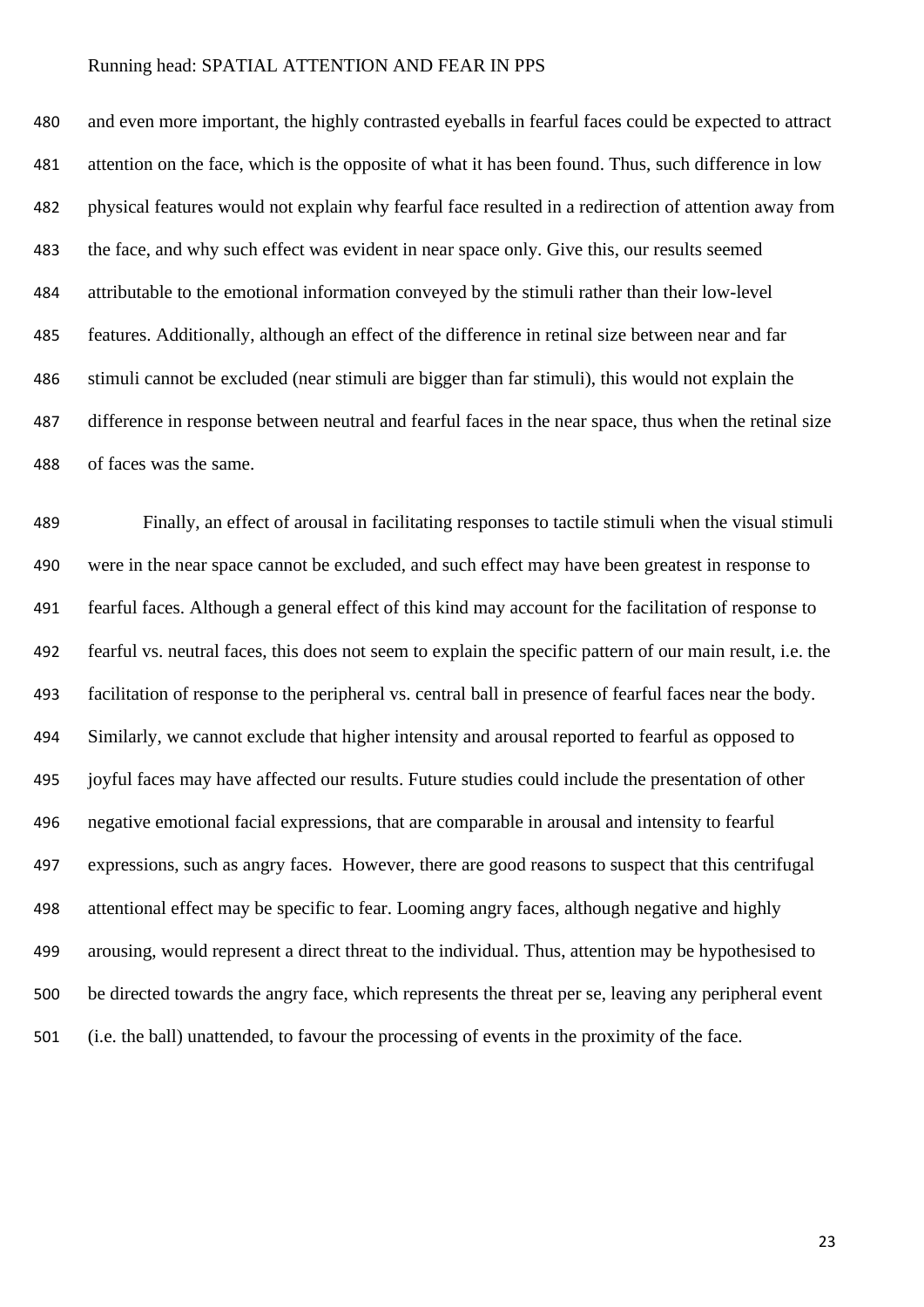# **References**

- Anton-Erxleben, K., Henrich, C., & Treue, S. (2007). Attention changes perceived size of moving visual patterns. *Journal of Vision*, *7*(11), 1–9. https://doi.org/10.1167/7.11.5
- Bassolino, M., Serino, A., Ubaldi, S., & Làdavas, E. (2010). Everyday use of the computer mouse
- extends peripersonal space representation. *Neuropsychologia*.
- https://doi.org/10.1016/j.neuropsychologia.2009.11.009
- Becker, M. W., & Detweiler-Bedell, B. (2009). Early detection and avoidance of threatening faces
- during passive viewing. *Quarterly Journal of Experimental Psychology*, 62(7), 1257–1264.
- <https://doi.org/10.1080/17470210902725753>
- Bufacchi, R. J., & Iannetti, G. D. (2018). An Action Field Theory of Peripersonal Space. *Trends in Cognitive Sciences*, *22*(12), 1076–1090. https://doi.org/10.1016/j.tics.2018.09.004
- Busse, L., Roberts, K. C., Crist, R. E., Weissman, D. H., & Woldorff, M. G. (2005). The spread of
- attention across modalities and space in a multisensory object. *Proceedings of the National*
- *Academy of Sciences of the United States of America*, *102*(51), 18751–18756.
- <https://doi.org/10.1073/pnas.0507704102>
- Calvo, M. G., & Nummenmaa, L. (2008). Detection of emotional faces: salient physical features
- guide effective visual search. *Journal of Experimental Psychology: General*, 137(3), 471.
- Canzoneri, E., Magosso, E., & Serino, A. (2012). Dynamic Sounds Capture the Boundaries of
- Peripersonal Space Representation in Humans. *PLoS ONE*, *7*(9), 3–10.
- https://doi.org/10.1371/journal.pone.0044306
- Carlson, J. M., & Aday, J. (2018). In the presence of conflicting gaze cues, fearful expression and
- eye-size guide attention. *Cognition and Emotion*, *32*(6), 1178–1188.
- https://doi.org/10.1080/02699931.2017.1391065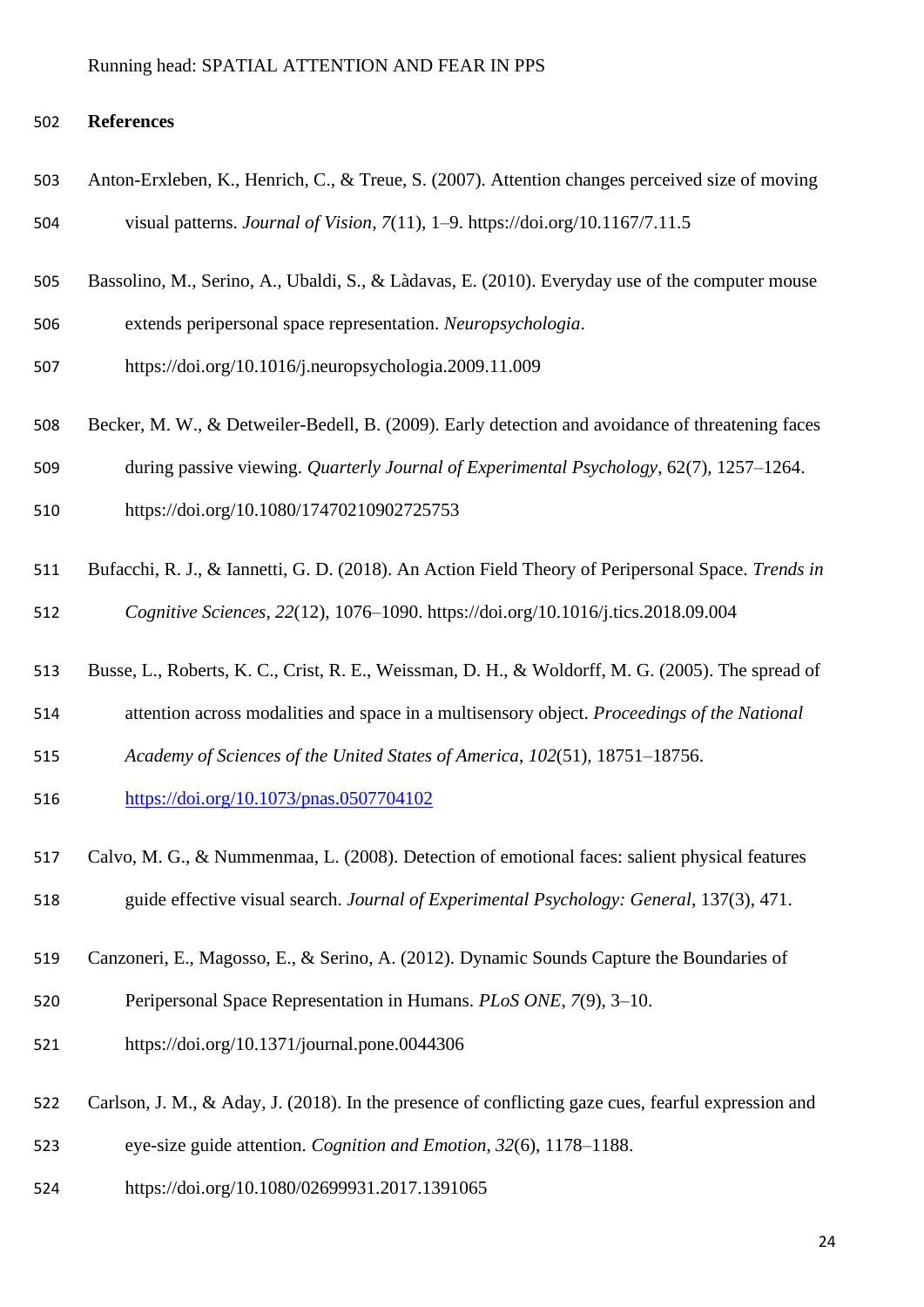- Carlson, J. M., & Reinke, K. S. (2008). Masked fearful faces modulate the orienting of covert spatial attention. *Emotion*, *8*(4), 522–529. https://doi.org/10.1037/a0012653
- Carlson, J. M., & Reinke, K. S. (2014). Attending to the fear in your eyes: Facilitated orienting and delayed disengagement. *Cognition and Emotion*, *28*(8), 1398–1406.
- https://doi.org/10.1080/02699931.2014.885410
- Cisler, J. M., & Koster, E. H. W. (2010). Mechanisms of attentional biases towards threat in anxiety
- disorders: An integrative review. *Clinical Psychology Review*, *30*(2), 203–216.
- https://doi.org/10.1016/j.cpr.2009.11.003
- Clery, J., Guipponi, O., Odouard, S., Wardak, C., & Ben Hamed, S. (2015). Impact Prediction by
- Looming Visual Stimuli Enhances Tactile Detection. *Journal of Neuroscience*, *35*(10), 4179– 4189. https://doi.org/10.1523/JNEUROSCI.3031-14.2015
- Cléry, J., Guipponi, O., Wardak, C., & Ben Hamed, S. (2015). Neuronal bases of peripersonal and
- extrapersonal spaces, their plasticity and their dynamics: Knowns and unknowns.
- *Neuropsychologia*, *70*, 313–326. https://doi.org/10.1016/j.neuropsychologia.2014.10.022
- de Haan, A. M., Smit, M., Van der Stigchel, S., & Dijkerman, H. C. (2016). Approaching threat
- modulates visuotactile interactions in peripersonal space. *Experimental Brain Research*,
- *234*(7), 1875–1884. https://doi.org/10.1007/s00221-016-4571-2
- De Meo, R., Murray, M. M., Clarke, S., & Matusz, P. J. (2015). Top-down control and early
- multisensory processes: Chicken vs. egg. *Frontiers in Integrative Neuroscience*, *9*(MAR), 1–6. https://doi.org/10.3389/fnint.2015.00017
- di Pellegrino, G., & Làdavas, E. (2015). Peripersonal space in the brain. *Neuropsychologia*, 66, 126-133.
- di Pellegrino, G., Làdavas, E., & Farné, A. (1997). Seeing where your hands are. *Nature*,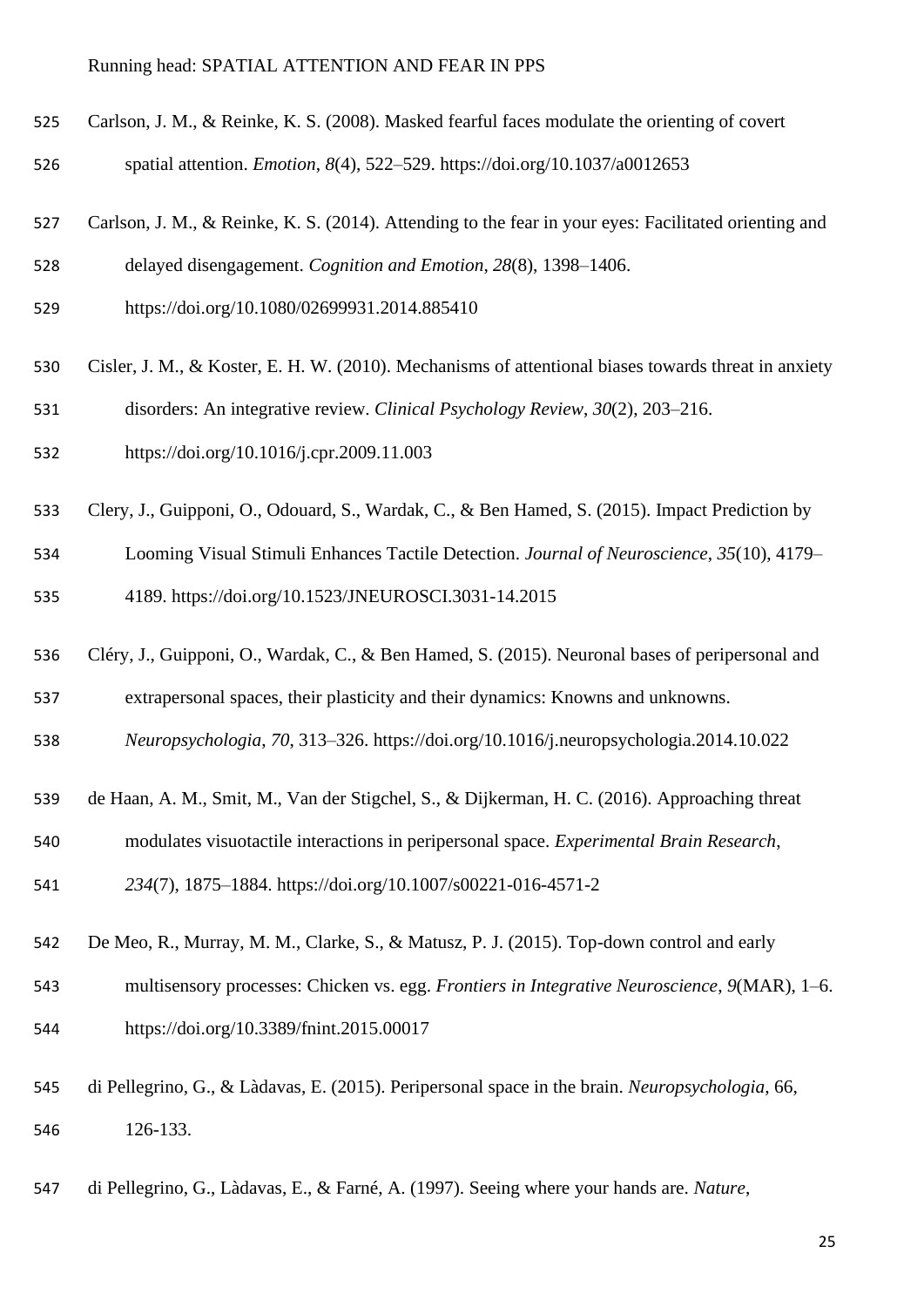*388*(6644), 730–730.<https://doi.org/10.1038/41921>

- Duhamel, J.-R., Bremmer, F., Ben Hamed, S. & Graf, W. (1997). Spatial invariance of visual receptive fields in parietal cortex neurons. *Nature,* 389, 845–848.
- Eimer, M., Velzen, J. van, & Driver, J. (2002). Cross-modal interactions between audition, touch,
- and vision in endogenous spatial attention: ERP evidence on preparatory states and sensory

modulations. *Journal of Cognitive Neuroscience*, *14*(2), 254–271.

Farnè, A., Iriki, A., & Làdavas, E. (2005). Shaping multisensory action-space with tools: Evidence

from patients with cross-modal extinction. In *Neuropsychologia*.

- https://doi.org/10.1016/j.neuropsychologia.2004.11.010
- Farnè, A., & Làdavas, E. (2000). Dynamic size-change of hand peripersonal space following tool use. *NeuroReport*. https://doi.org/10.1097/00001756-200006050-00010
- Fox, E., Russo, R., & Dutton, K. (2002). Attentional bias for threat: Evidence for delayed
- disengagement from emotional faces. *Cognition and Emotion*, *16*(3), 355–379.

<https://doi.org/10.1080/02699930143000527>

- Gray, K. L., Adams, W. J., Hedger, N., Newton, K. E., & Garner, M. (2013). Faces and awareness: low-level, not emotional factors determine perceptual dominance. *Emotion*, 13(3), 537.
- Graziano, M. S. A., & Cooke, D. F. (2006). Parieto-frontal interactions, personal space, and

defensive behavior (DOI:10.1016/j.neuropsychologia.2005.09.009). *Neuropsychologia*,

*44*(13), 2621–2635. https://doi.org/10.1016/j.neuropsychologia.2005.09.011

- Grivaz, P., Blanke, O., & Serino, A. (2017). Common and distinct brain regions processing
- multisensory bodily signals for peripersonal space and body ownership. *NeuroImage*,

*147*(December 2016), 602–618. https://doi.org/10.1016/j.neuroimage.2016.12.052

Holmes, A., Green, S., & Vuilleumier, P. (2005). The involvement of distinct visual channels in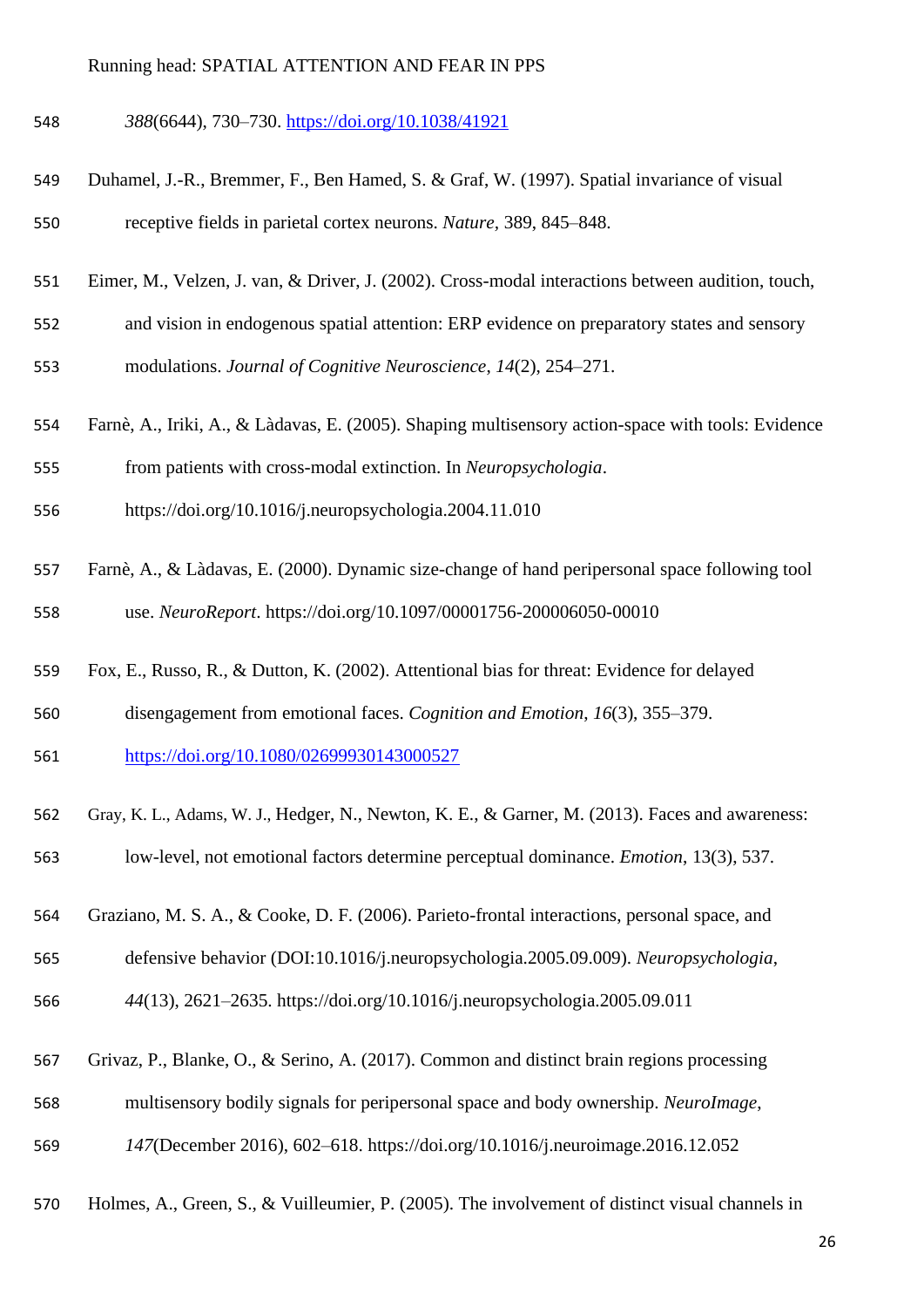- rapid attention towards fearful facial expressions. *Cognition and Emotion*, *19*(6), 899–922.
- https://doi.org/10.1080/02699930441000454
- Iriki, A., Tanaka, M., & Iwamura, Y. (1996). Coding of modified body schema during tool use by macaque postcentral neurones. *NeuroReport*, *7*(14), 2325–2330.
- https://doi.org/10.1097/00001756-199610020-00010
- Juncai, S., Jing, Z., & Rongb, S. (2017). Differentiating recognition for anger and fear facial expressions via inhibition of return. *Journal of Psychology and Cognition*, *2*(1), 10–16.
- Koster, E. H. W., Crombez, G., Van Damme, S., Verschuere, B., & De Houwer, J. (2004). Does

imminent threat capture and hold attention? *Emotion*, *4*(3), 312.

Làdavas, E. (1998). Visual peripersonal space centred on the face in humans. *Brain*.

https://doi.org/10.1093/brain/121.12.2317

Làdavas, E. (2002). Functional and dynamic properties of visual peripersonal space. *Trends in* 

*Cognitive Sciences*. https://doi.org/10.1016/S1364-6613(00)01814-3

- Làdavas, E., Di Pellegrino, G., Farnè, A., & Zeloni, G. (1998). Neuropsychological evidence of an
- integrated visuotactile representation of peripersonal space in humans. *Journal of Cognitive*

*Neuroscience*.<https://doi.org/10.1162/089892998562988>

- Làdavas, E., Zeloni, G., & Farnè, A. (1998). Visual peripersonal space centred on the face in humans. *Brain: a journal of neurology*, 121(12), 2317-2326.
- Lourenco, S. F., Longo, M. R., & Pathman, T. (2011). Near space and its relation to claustrophobic fear. *Cognition*, *119*(3), 448–453. https://doi.org/10.1016/j.cognition.2011.02.009
- Murray, M. M., & Wallace, M. T. (2011). *The neural bases of multisensory processes*. CRC Press.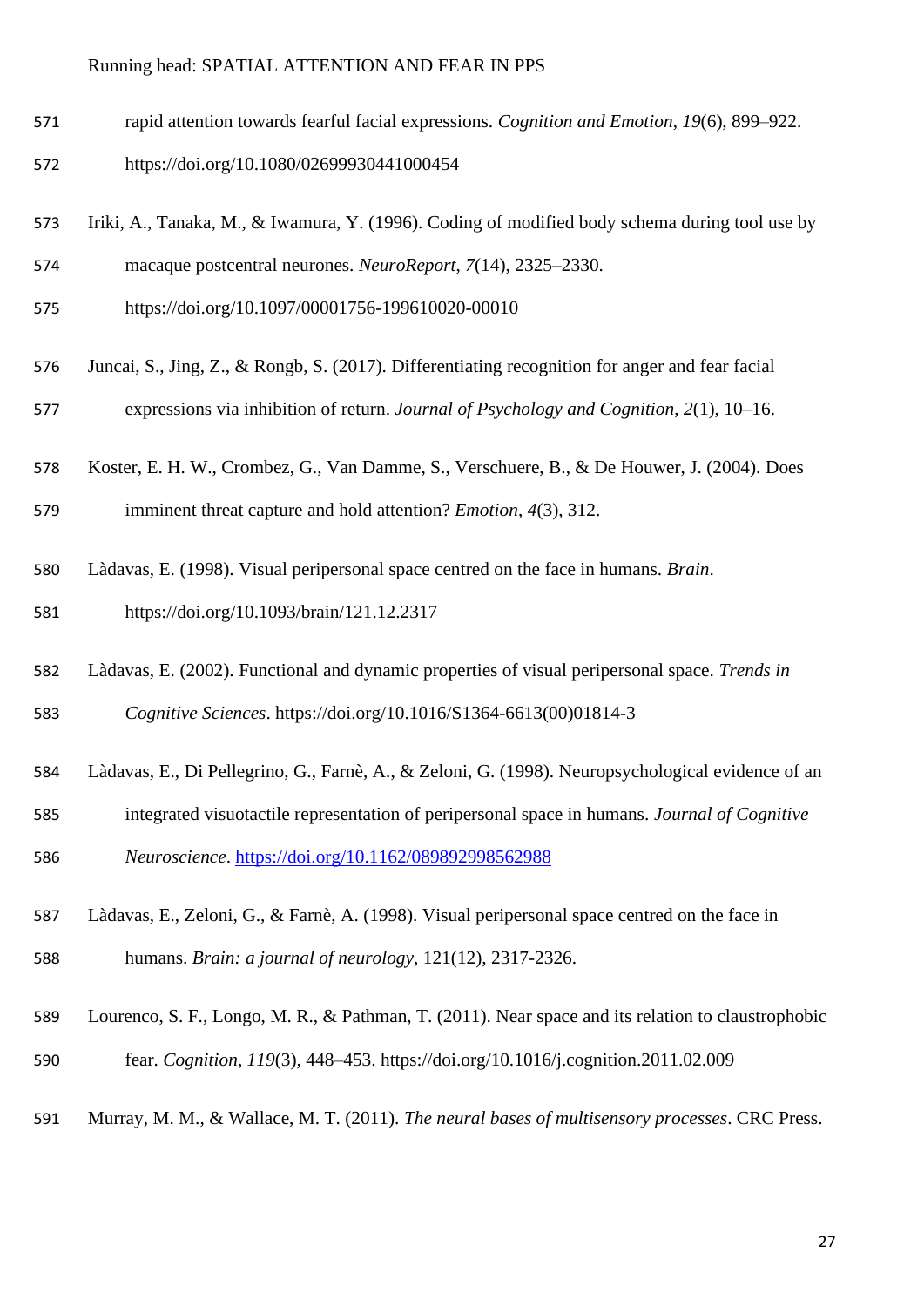- Noel, J.P., Blanke, O., Magosso, E., Serino, A. (2018) Neural adaptation accounts for the dynamic
- resizing of peripersonal space: Evidence from a psychophysical-computational approach.

*Journal of Neurophysiology*, 119:2307–2333.<https://doi.org/10.1152/JN.00652.2017>

- Paulus, A., & Wentura, D. (2016). It depends: Approach and avoidance reactions to emotional
- expressions are influenced by the contrast emotions presented in the task. *Journal of Experimental Psychology: Human Perception and Performance*, 42(2), 197.
- Pellencin, E., Paladino, M. P., Herbelin, B., & Serino, A. (2018). Social perception of others shapes
- one's own multisensory peripersonal space. *Cortex*, *104*(September), 163–179.
- https://doi.org/10.1016/j.cortex.2017.08.033
- Pourtois, G., & Vuilleumier, P. (2006). Dynamics of emotional effects on spatial attention in the human visual cortex. *Progress in Brain Research*, *156*, 67–91. https://doi.org/10.1016/S0079- 6123(06)56004-2
- Rizzolatti, G., Fadiga, L., Fogassi, L., & Gallese, V. (1997). The Space Around Us. *Science*, *277*(5323), 190 LP – 191.
- Sambo, C. F., & Iannetti, G. D. (2013). Better Safe Than Sorry? The Safety Margin Surrounding the Body Is Increased by Anxiety. *Journal of Neuroscience*, *33*(35), 14225–14230.
- https://doi.org/10.1523/JNEUROSCI.0706-13.2013
- Sambo, C. F., Liang, M., Cruccu, G., & Iannetti, G. D. (2012). Defensive peripersonal space: the
- blink reflex evoked by hand stimulation is increased when the hand is near the face. *Journal of Neurophysiology*, *107*(3), 880–889. https://doi.org/10.1152/jn.00731.2011
- Serino, A. (2019). Peripersonal space (PPS) as a multisensory interface between the individual and
- the environment, defining the space of the self. *Neuroscience and Biobehavioral Reviews*, 99
- (January), 138–159. https://doi.org/10.1016/j.neubiorev.2019.01.016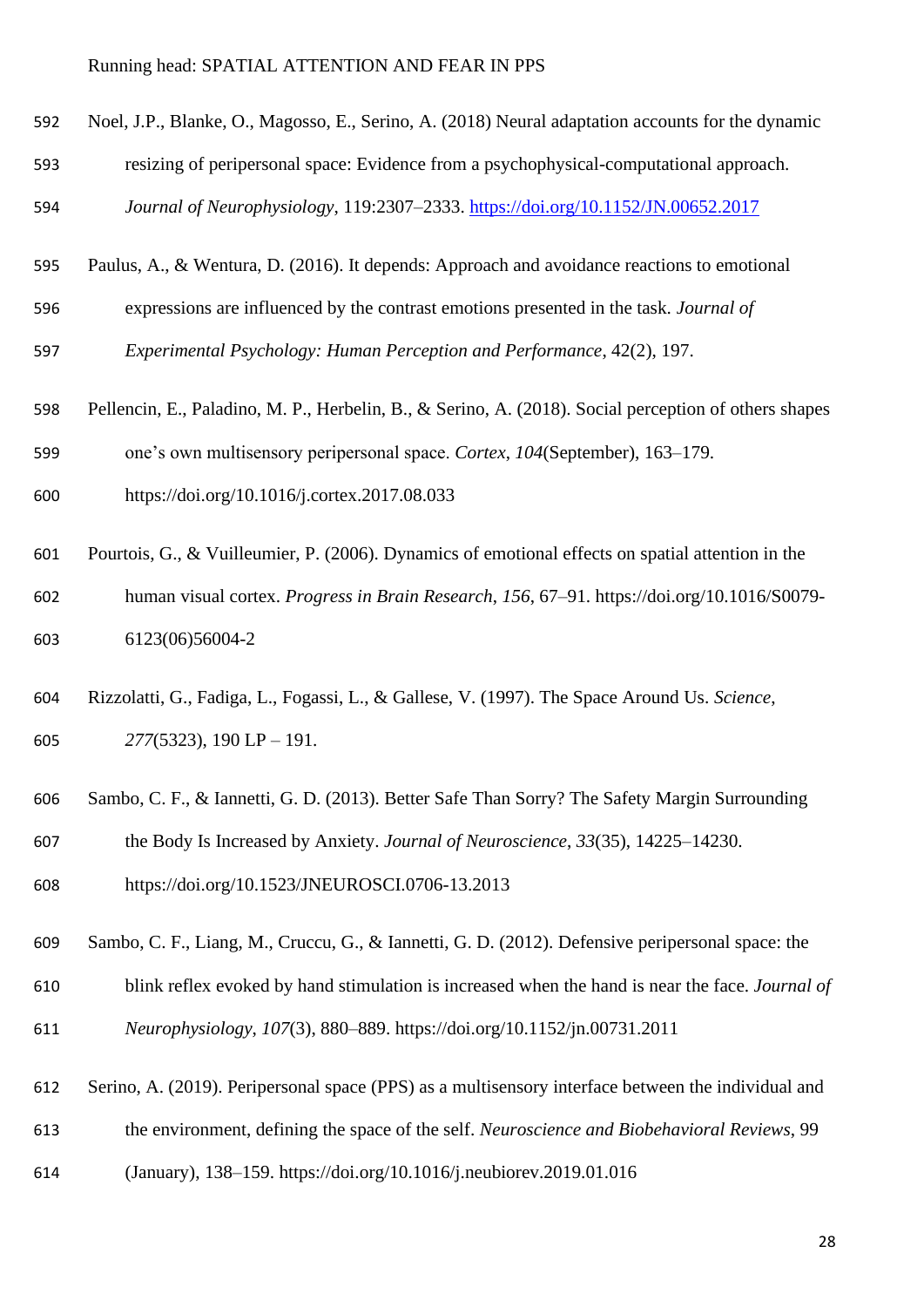- Serino, A., Annella, L., & Avenanti, A. (2009). Motor properties of peripersonal space in humans.
- *PLoS ONE*, *4*(8), 1–8. https://doi.org/10.1371/journal.pone.0006582
- Serino, A., Noel, J. P., Galli, G., Canzoneri, E., Marmaroli, P., Lissek, H., & Blanke, O. (2015).
- Body part-centered and full body-centered peripersonal space representations. *Scientific*
- *Reports*, *5*(November), 1–14. https://doi.org/10.1038/srep18603
- Spaccasassi, C., Romano, D., & Maravita, A. (2019). Acta Psychologica Everything is worth when
- it is close to my body : How spatial proximity and stimulus valence affect visuo-tactile
- integration. *Acta Psychologica*, *192*(March 2018), 42–51.
- https://doi.org/10.1016/j.actpsy.2018.10.013
- Talsma, D., Senkowski, D., Soto-Faraco, S., & Woldorff, M. G. (2010). The multifaceted interplay between attention and multisensory integration. *Trends in Cognitive Sciences*, *14*(9), 400–410.

https://doi.org/10.1016/j.tics.2010.06.008

- Torrence, R. D., Wylie, E., & Carlson, J. M. (2017). The Time-Course for the Capture and Hold of Visuospatial Attention by Fearful and Happy Faces. *Journal of Nonverbal Behavior*, *41*(2), 139–153. https://doi.org/10.1007/s10919-016-0247-7
- Van der Stoep, N., Nijboer, T. C. W., Van der Stigchel, S., & Spence, C. (2015). Multisensory
- interactions in the depth plane in front and rear space: A review. *Neuropsychologia*, *70*, 335–

349. https://doi.org/10.1016/j.neuropsychologia.2014.12.007

- Van der Stoep, N., Spence, C., Nijboer, T. C. W., & Van der Stigchel, S. (2015). On the relative
- contributions of multisensory integration and crossmodal exogenous spatial attention to
- multisensory response enhancement. *Acta Psychologica*, *162*, 20–28.
- https://doi.org/10.1016/j.actpsy.2015.09.010
- Vogt, J., De Houwer, J., Koster, E. H. W., Van Damme, S., & Crombez, G. (2008). Allocation of